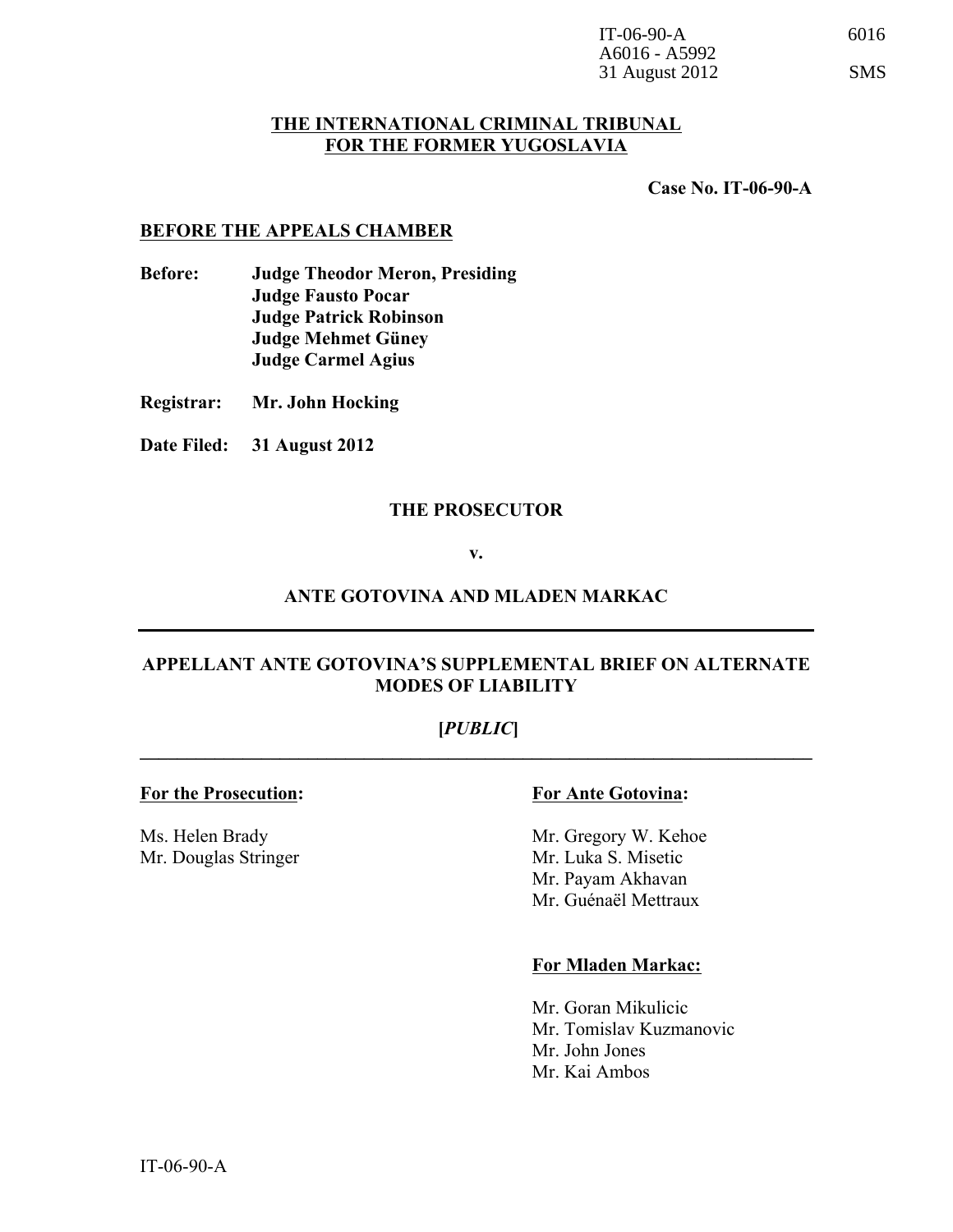# **TABLE OF CONTENTS**

| I.        |                 |    |                                                                                                                                                           |  |
|-----------|-----------------|----|-----------------------------------------------------------------------------------------------------------------------------------------------------------|--|
| $\prod$ . |                 |    |                                                                                                                                                           |  |
| III.      |                 |    | GOTOVINA IS NOT GUILTY OF DEPORTATIONS (THROUGH<br>SHELLING) AND PERSECUTIONS (DEPORTATIONS) BECAUSE THE                                                  |  |
| IV.       |                 |    | GOTOVINA DID NOT AID AND ABET DEPORTATIONS (THROUGH<br>POST-SHELLING CRIMES) OR PERSECUTIONS (DEPORTATIONS)5                                              |  |
|           | A.              |    | The Trial Chamber Made No Findings on Aiding and Abetting                                                                                                 |  |
|           | <b>B.</b>       |    | No Findings of "Substantial Effect" and "Directed to or Aimed                                                                                             |  |
|           | $\mathcal{C}$ . |    | The Chamber Did Not Make the Necessary Mens Rea Findings 7                                                                                                |  |
| V.        |                 |    | GOTOVINA IS NOT LIABLE FOR MURDERS, OTHER INHUMANE<br>ACTS AND CRUEL TREATMENT, DESTRUCTION, PLUNDER OR<br>PERSECUTIONS, AS AN AIDER AND ABETTOR OR UNDER |  |
|           | A.              |    |                                                                                                                                                           |  |
|           |                 | 1. | No Finding that Gotovina Made a Substantial Contribution to                                                                                               |  |
|           |                 |    | a. Chamber's Findings on Post-Shelling Crimes are Tainted By                                                                                              |  |
|           |                 |    | b. Chamber's Measures Would Not Have Made the Crimes                                                                                                      |  |
|           | B.              |    | Gotovina is Not Guilty of Post-Shelling Crimes Under Article 7(3)12                                                                                       |  |
|           |                 | 1. |                                                                                                                                                           |  |
|           |                 | 2. | No Finding of Knowledge of, and Acquiescence with, the                                                                                                    |  |
|           |                 | 3. | Gotovina Did Not Fail to Take Necessary and Reasonable                                                                                                    |  |
| VI.       |                 |    |                                                                                                                                                           |  |
|           |                 |    |                                                                                                                                                           |  |
|           |                 |    |                                                                                                                                                           |  |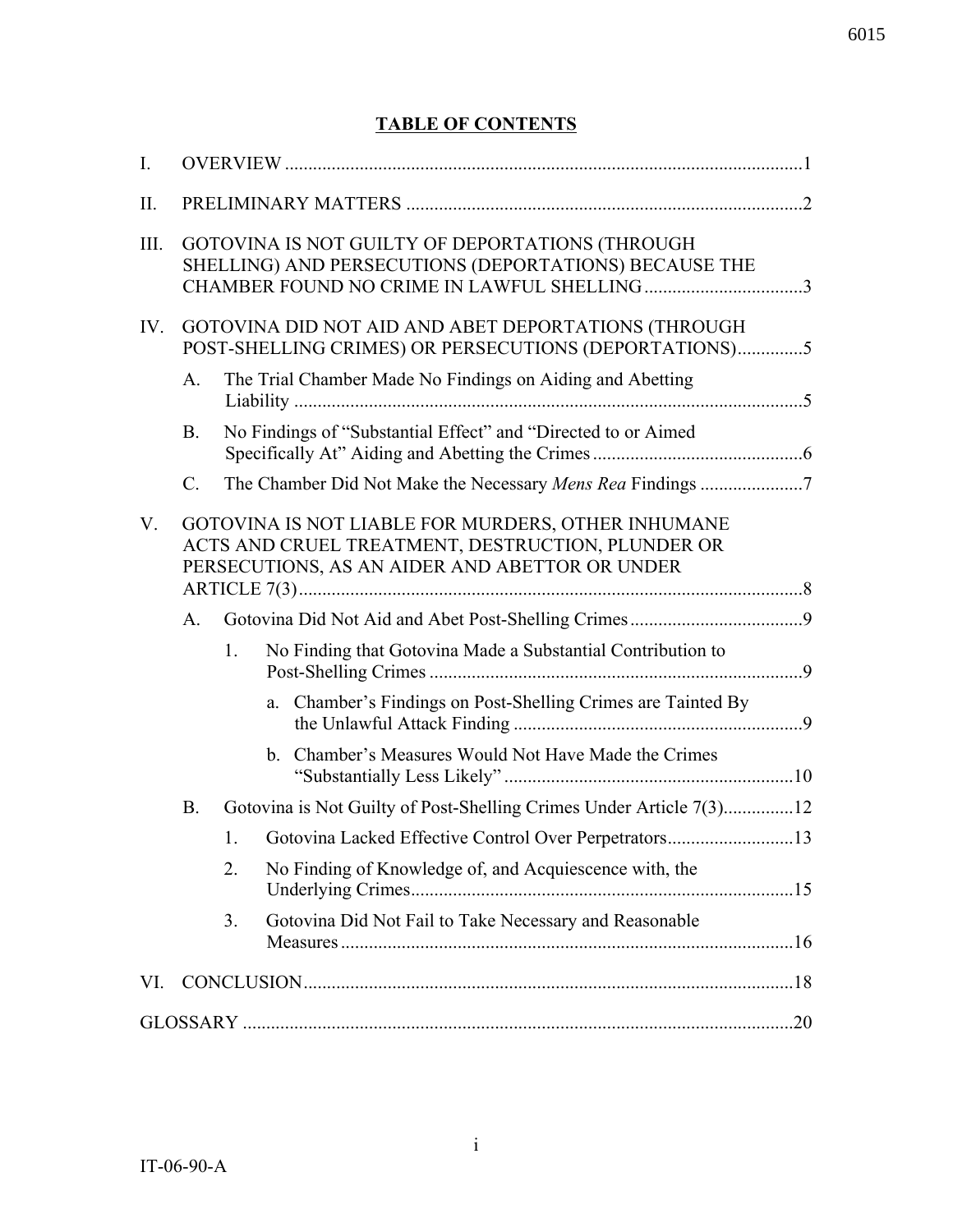# **THE INTERNATIONAL CRIMINAL TRIBUNAL FOR THE FORMER YUGOSLAVIA**

#### **Case No. IT-06-90-A**

## **THE PROSECUTOR v. ANTE GOTOVINA and MLADEN MARKAC**

# **APPELLANT ANTE GOTOVINA'S SUPPLEMENTAL BRIEF ON ALTERNATE MODES OF LIABILITY**

#### **I. OVERVIEW**

- 1. The Trial Chamber held that if Appellant Ante Gotovina is found not liable for unlawful artillery attacks, he must be acquitted of deportation and persecution (deportation).<sup>1</sup> Accordingly, Appellant cannot be responsible for aiding and abetting deportation or persecution (deportation) through lawful shelling, because no underlying crime was committed.
- 2. Appellant also is not liable for aiding and abetting post-shelling crimes: deportations, persecutions (deportations), murder, other inhumane acts and cruel treatment, destruction, plunder and persecutions. The Chamber conceded that it found Gotovina liable for the "general atmosphere of crime" post-Storm "*in light of Gotovina's order to unlawfully attack civilians and civilian objects.*" <sup>2</sup> Accordingly, if Gotovina is not liable for unlawful shelling, the Chamber's findings regarding post-Storm crimes are tainted and must also be overturned. Moreover, as set forth below, the Trial Chamber made no essential findings on the elements of aiding and abetting and command responsibility.

 $1$ <sup>1</sup> TJ, 1754, 1755, 1762.

 $^{2}$  TJ, 2370.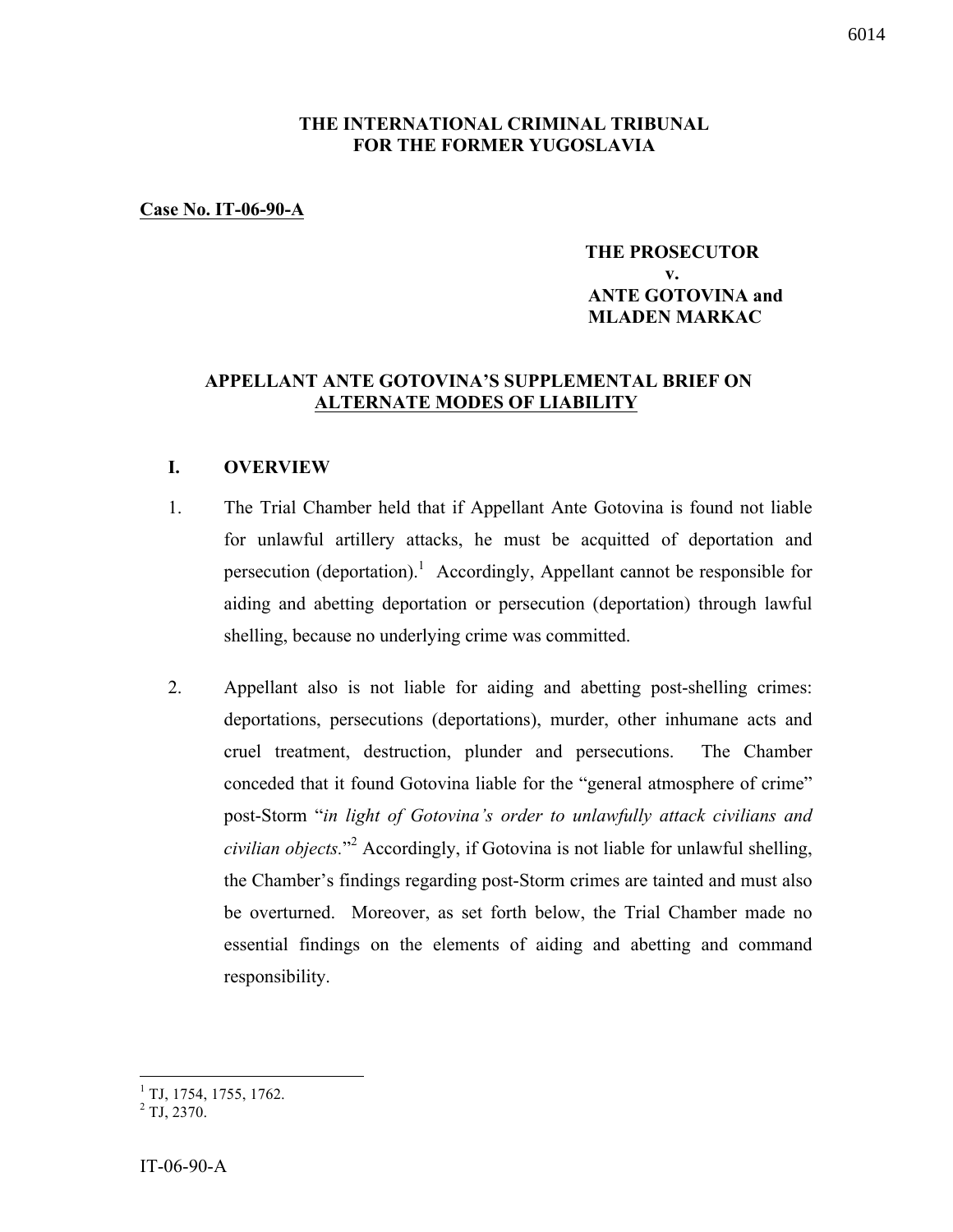- 3. Prosecution's Brief repeatedly violates the 20 July 2012 Order, which invited the Prosecution to (1) address whether liability should be ascribed to Appellant under Article 7(3) or as an aider and abettor, and (2) to "focus on whether any additional findings of the Trial Chamber satisfy the legal elements of these alternative modes of liability." Instead, the Prosecution addresses modes of liability outside the scope of the Order (including planning, instigating and ordering), and repeatedly raises new factual arguments (citing to the Trial Chamber's recitation of the evidence rather than its findings) to compensate for the absence of findings on alternate modes of liability.<sup>4</sup>
- 4. The Appeals Chamber should reject the Prosecution's effort to litigate this case *de novo* or beyond actual trial findings. Because the Trial Chamber (1) made findings which preclude liability under aiding and abetting or Article 7(3), and (2) made no findings to support convictions under these alternate modes, the Appeals Chamber should not conduct a *de novo* review of the trial evidence. If not liable for unlawful artillery attacks or membership in a JCE, the Appeals Chamber should overturn Gotovina's conviction and enter a Judgement of not guilty on all counts.

#### **II. PRELIMINARY MATTERS**

5. The 20 July Order requests the parties to "focus on whether any additional findings of the Trial Chamber satisfy the legal elements of these alternative modes of liability." Notably, the Appeals Chamber did not allow the parties to address whether any such "additional findings of the Trial Chamber" constitute errors of law or fact for purposes of Article 25(1). The 20 July Order thus (1) assumes that any "additional findings of the Trial Chamber" were *not* erroneous as a matter of law or fact, and (2) denies Appellant his

<sup>&</sup>lt;sup>3</sup> OTP Brief, par 4, fn.11.

<sup>&</sup>lt;sup>4</sup> See OTP Brief, pars 5-13, 15-20, 22-27, 30-39, 41-49 and, in particular, references to record evidence in footnotes 22-23, 27-28, 33, 36-41, 47, 53-55, 59-60, 63-66, 68, 75, 79, 95-96, 106, 113, 119-122, 142.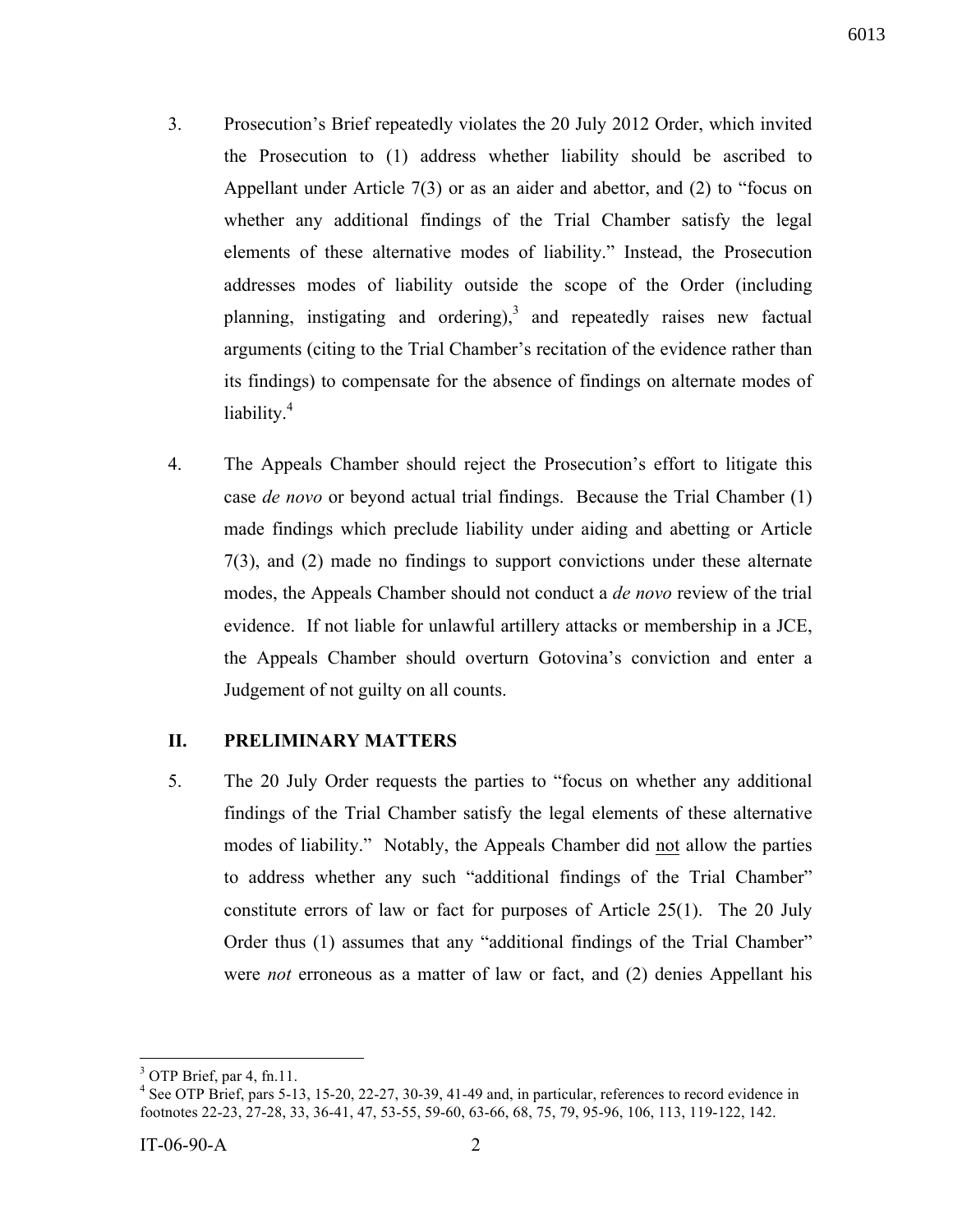right to appeal these "additional findings of the Trial Chamber" pursuant to Article 25 and Article 14(5) of ICCPR.

- 6. Furthermore, the normal deference given to a Trial Chamber's factual findings is strongly rebutted here by the Trial Chamber's grave errors on core findings. In accordance with the principle *in dubio pro libertate,* any "additional findings of the Trial Chamber" should be deemed unsafe unless undisputed, particularly where the Appellant has not been given the opportunity to challenge these "additional findings."
- 7. Moreover, should the Appeals Chamber consider convicting Appellant on an alternate mode of liability, Appellant would be entitled as a matter of right to a fair and public hearing before the Appeals Chamber pursuant to Article 21(2) and Rule 114.

# **III. GOTOVINA IS NOT GUILTY OF DEPORTATIONS (THROUGH SHELLING) AND PERSECUTIONS (DEPORTATIONS) BECAUSE THE CHAMBER FOUND NO CRIME IN LAWFUL SHELLING**

- 8. The Trial Chamber found Appellant guilty of deportation and persecution (deportation) through shelling, only in cases where it found the artillery operation to have been conducted *unlawfully.* Where the artillery operation was conducted *lawfully,* the Trial Chamber found that Appellant was not guilty of deportations and persecutions (deportations).
- 9. The Indictment charged that Gotovina launched an unlawful artillery attack to deport Serb civilians from the four towns of Knin, Benkovac, Obrovac and Gracac, but also "many other towns, villages and hamlets, including Kistanje, Uzdolje, Kovacic, Plavno, Polaca, and Bukovic."<sup>5</sup> Because the Trial Chamber found the artillery operation to have been conducted unlawfully in the four towns, it convicted Appellant of deportation and persecution (deportation).<sup>6</sup>

 $5$  OTP-PTB, par 31.<br> $6$  TJ, 1743: "the Trial Chamber found that the HV and Special Police deliberately targeted civilian areas in these towns…."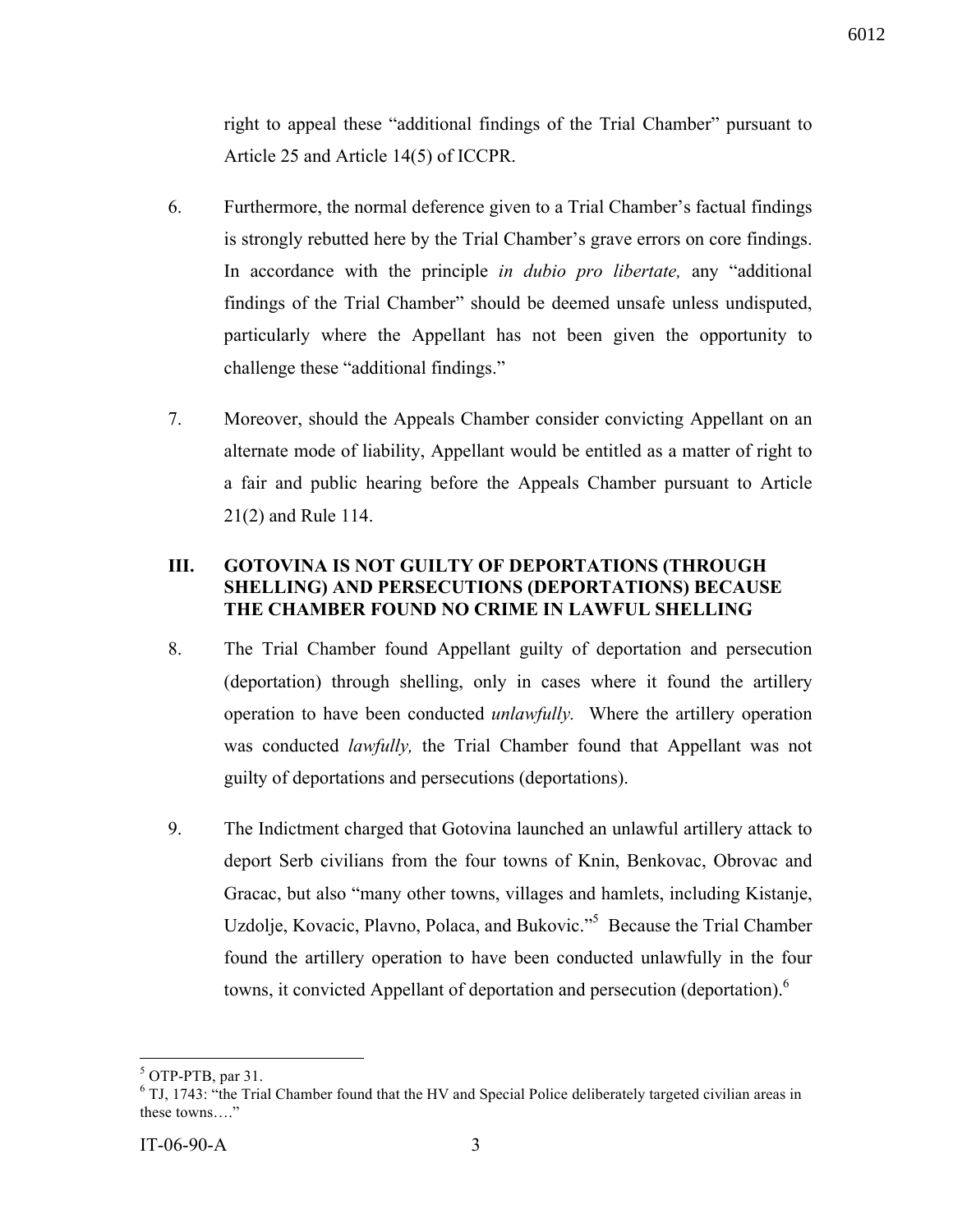10. In contrast, the Trial Chamber acquitted Appellant on the charge that he had deported Serb civilians from "many other towns, villages and hamlets, including Kistanje, Uzdolje, Kovacic, Plavno, Polaca, and Bukovic": $^7$ 

> [A]n unlawful attack on civilians or civilian objects in these towns or villages was not the only reasonable interpretation of the evidence. Instead, the evidence allowed for the reasonable interpretation that the forces who fired artillery projectiles which impacted on or nearby these places were deliberately targeting military targets…. *Under these circumstances, the Trial Chamber cannot conclusively establish that those who left such towns or villages were forcibly displaced, nor that those firing artillery at such towns had the intent to forcibly displace those persons.*<sup>8</sup>

- 11. Thus, the Trial Chamber concluded that where there was a reasonable interpretation that the HV was deliberately targeting military objectives, it could not "conclusively establish that those who left such towns or villages were forcibly displaced," or that those firing artillery at such towns (including Appellant) "had the intent to forcibly displace such persons." Accordingly, where it was not proven that shelling was conducted unlawfully, the Trial Chamber acquitted Gotovina of deportation and persecutions (deportation) through shelling.
- 12. Because the Trial Chamber held that lawful shelling did not result in the crimes of deportation and persecutions (deportation), Appellant cannot now be found to have aided and abetted these non-crimes.
- 13. Even in the four towns, the Trial Chamber repeatedly found the HV's targeting of military objectives was "in good faith." Because targeting of military objectives to expel civilians can never be conducted "in good faith,"

 $^{7}$  TJ, 1754, 1755, 1762.

<sup>&</sup>lt;sup>8</sup> TJ, 1755. Emphasis added.

<sup>9</sup> TJ, 1899-1902, 1908, 1919, 1921, 1930, 1931, 1933, 1941.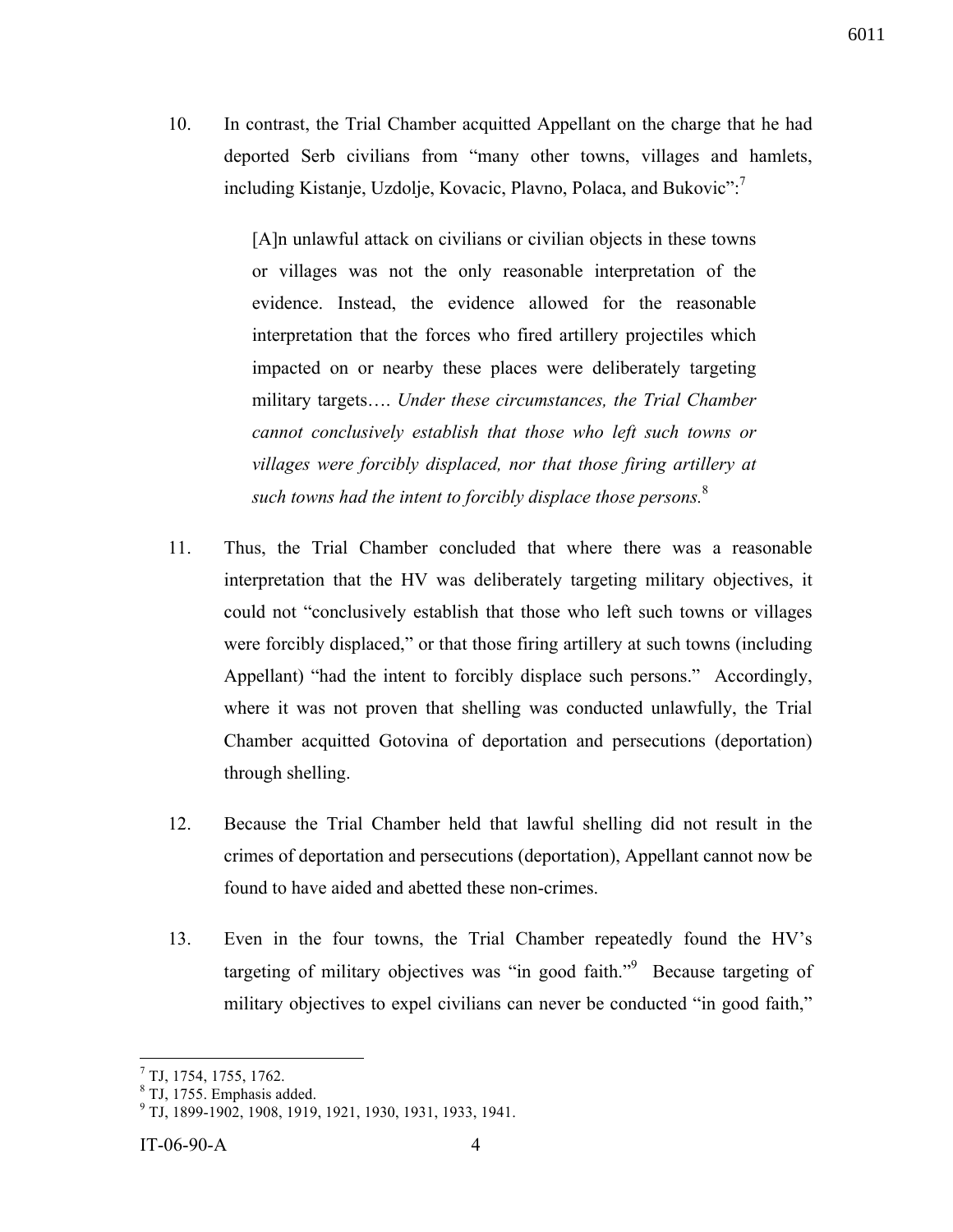these findings preclude the Prosecution's argument that lawful shelling was the *actus reus* of deportation.

- 14. Nevertheless, the Prosecution now attempts to overturn the Trial Chamber's finding that lawful shelling cannot be the *actus reus* of deportation. In so doing, the Prosecution (1) violates Appellant's right to fair notice of the charges against him;<sup>10</sup> (2) violates the principle of *res judicata* by attempting to appeal a trial finding which it failed to appeal and is estopped from challenging; (3) violates the 20 July Order by seeking review of the trial evidence *de novo* because of the Prosecution's inability to cite trial findings to support its novel "lawful shelling as deportation" argument; and (4) cites to evidence in the record and the Trial Chamber's *recitation of evidence*, rather than *findings*, to piece together false factual arguments.
- 15. Because the Prosecution Brief raises *de novo* factual arguments rather than Trial Chamber *findings*, the Appeals Chamber should not consider them. Per the 20 July Order, Appellant herein focuses on the Chamber's *findings* and the "legal elements of the alternate modes of liability."<sup>11</sup>

# **IV. GOTOVINA DID NOT AID AND ABET DEPORTATIONS (THROUGH POST-SHELLING CRIMES) OR PERSECUTIONS (DEPORTATIONS)**

# **A. The Trial Chamber Made No Findings on Aiding and Abetting Liability**

- 16. To convict for aiding and abetting deportations (through post-shelling crimes) or persecutions (deportations), the Trial Chamber was required to make findings regarding Appellant's conduct for each of the following elements:
	- a) substantially contributed to the underlying crimes;<sup>12</sup>
	- b) had a substantial effect on the underlying crimes; $^{13}$

<sup>&</sup>lt;sup>10</sup> See Gotovina Supplemental Brief.<br><sup>11</sup> Should the Appeals Chamber seek Appellant's response to the Prosecution's *factual* arguments, Appellant requests an additional Order allowing for briefing on these issues.

<sup>12</sup> *Vasiljević* AJ, 102.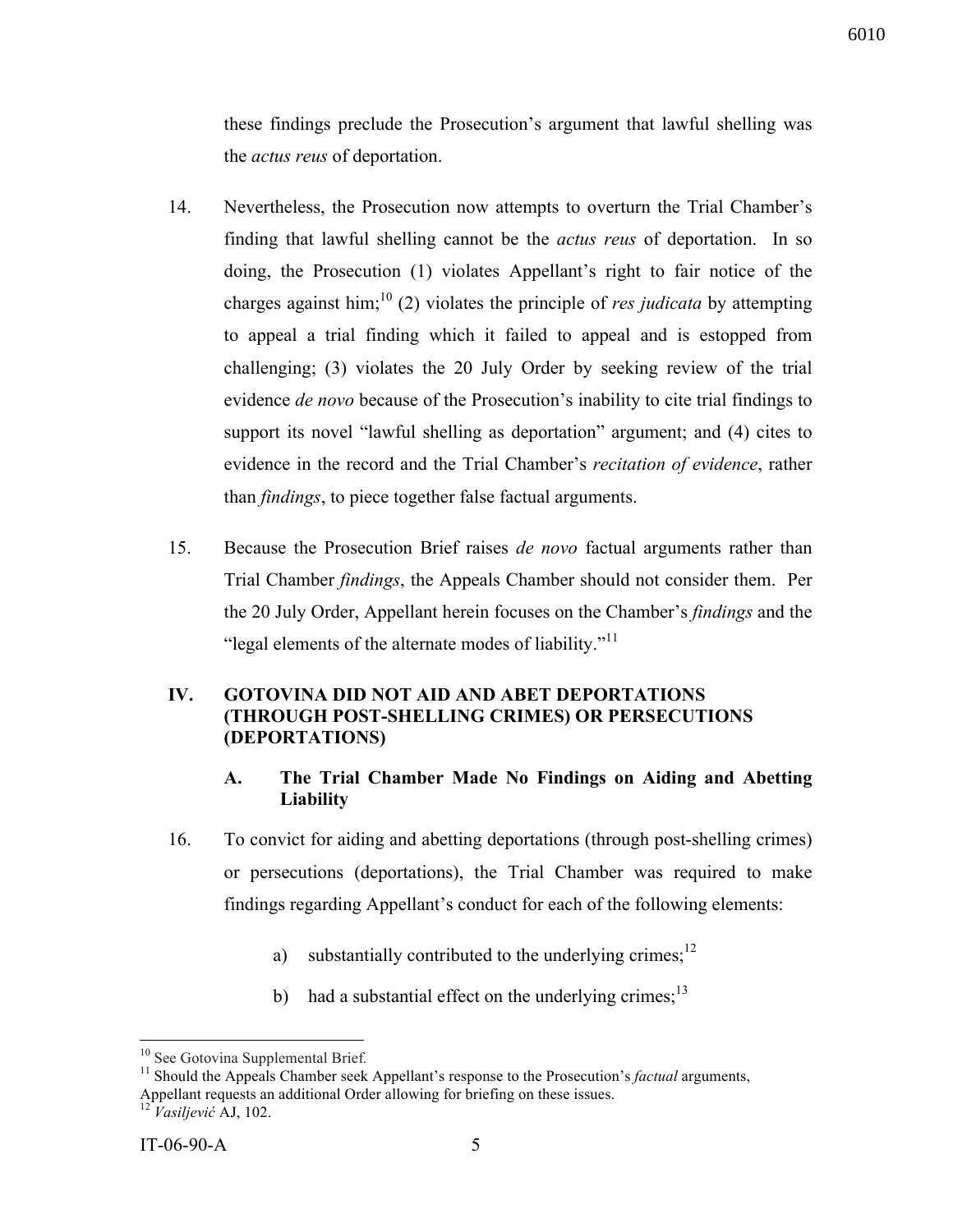- c) directed *conduct to* or *aimed specifically at* assisting, furthering or lending moral support to the perpetration of a specific crime;  $^{14}$
- d) had a legal duty to adopt measures which he failed to adopt,  $15$  and had the material ability to do so; $^{16}$
- e) was aware of the essential elements of the underlying crimes,  $17$  or that they would probably be committed; $^{18}$
- f) knew that his acts would assist the perpetrator in the commission of the crime; $^{19}$  and,
- g) was aware of the persecutory *mens rea* of the (unidentified) perpetrators.20
- 17. The Trial Chamber expressly stated in paragraph 2375 that it would make no such findings.

# **B. No Findings of "Substantial Effect" and "Directed to or Aimed Specifically At" Aiding and Abetting the Crimes**

- 18. The Trial Chamber made no finding that Gotovina's alleged conduct had a "substantial effect" on the underlying crimes. In particular, it made no finding that the underlying crimes identified in the Prosecution's Annex would have been *substantially less* likely to occur<sup>21</sup> had Gotovina adopted the *Chamber's Measures,<sup>22</sup>* and the Prosecution makes no argument that the Chamber made such a finding.
- 19. The legal requirement of "significant contribution" for JCE and "substantial contribution" for aiding and abetting are legally and factually not equivalent.<sup>23</sup>

<sup>&</sup>lt;sup>13</sup> Blaškić AJ, 46.<br><sup>14</sup> Vasiljević AJ, 102; *Orić* AJ, 43; *Ntawukulilyayo* AJ, 214; *Nahimana* AJ, 482.<br><sup>15</sup> *Orić* AJ, 43; *Mrkšić* AJ, 134.<br><sup>16</sup> *Mrkšić* AJ, 154.<br><sup>17</sup> *Aleksovski* AJ, 162; *Simić* AJ, 86.<br><sup>18</sup> *Blaš*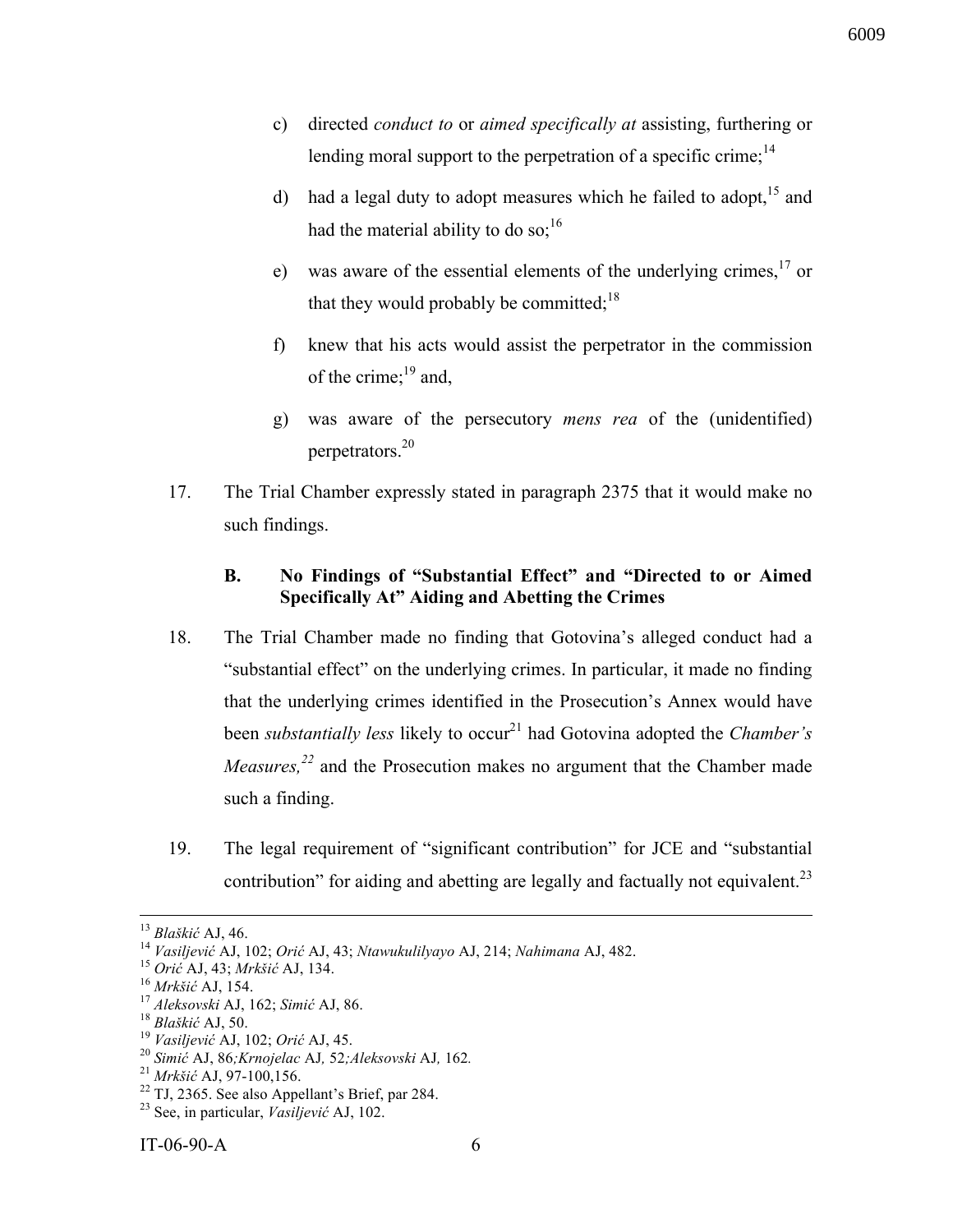6008

There are no findings that Gotovina's conduct (1) had a substantial effect on any underlying crime, or (2) was directed to or aimed specifically at assisting, furthering or lending moral support to the perpetration of a specific crime.<sup>24</sup> or (3) that Gotovina had a legal duty (whether under Croatian law or customary international law) to adopt measures which he culpably failed to adopt,  $2^5$  or (4) that he had the material ability to do so.  $26$ 

#### **C. The Chamber Did Not Make the Necessary** *Mens Rea* **Findings**

- 20. The Trial Judgment contains no finding that the Appellant was aware of the essential elements of the underlying crimes, $27$  or that he was aware that one of a number of crimes would *probably* be committed,<sup>28</sup> necessary findings for aiding and abetting liability. In particular, the Trial Chamber made no finding that Gotovina was aware of the "probability" of crimes occurring during and after Operation Storm. Instead, the Trial Chamber noted that Gotovina knew such crimes to be "possible."<sup>29</sup> "Possibility" falls far short of "probability," and does not trigger aiding and abetting liability.
- 21. At trial, the Prosecution argued not only that Gotovina knew of the possibility of such crimes, but that he "must have predicted" that such crimes would take place.30 This argument was premised on the Prosecution's allegation that Gotovina's forces had committed widespread crimes immediately prior to Storm. In rejecting this argument, the Trial Chamber declined to make a finding that Gotovina "must have been aware that crimes would be committed by his subordinates," which is the "probability" standard.<sup>31</sup> Moreover, the Chamber made no finding that that any subordinate under Gotovina's command had *ever* committed a crime against Serb civilians or property prior

<sup>&</sup>lt;sup>24</sup> Vasiljević AJ, 102; Orić AJ, 43; Ntawukulilyayo AJ, 214; Nahimana AJ, 482.<br><sup>25</sup> Orić AJ, 43; Mrkšić AJ, 134.<br><sup>26</sup> Mrkšić AJ, 154.<br><sup>27</sup> Aleksovski AJ, 162; Simić AJ, 86.<br><sup>28</sup> Blaškić AJ, 50.<br><sup>28</sup> TJ, 2373, (referring 2374 ("…notice of the *possibility* of the commission of crimes," and "…reconciling himself with the *possibility* that these crimes could be committed.).<br><sup>30</sup> OTP-FTB, 145-154.<br><sup>31</sup> TJ, 2367.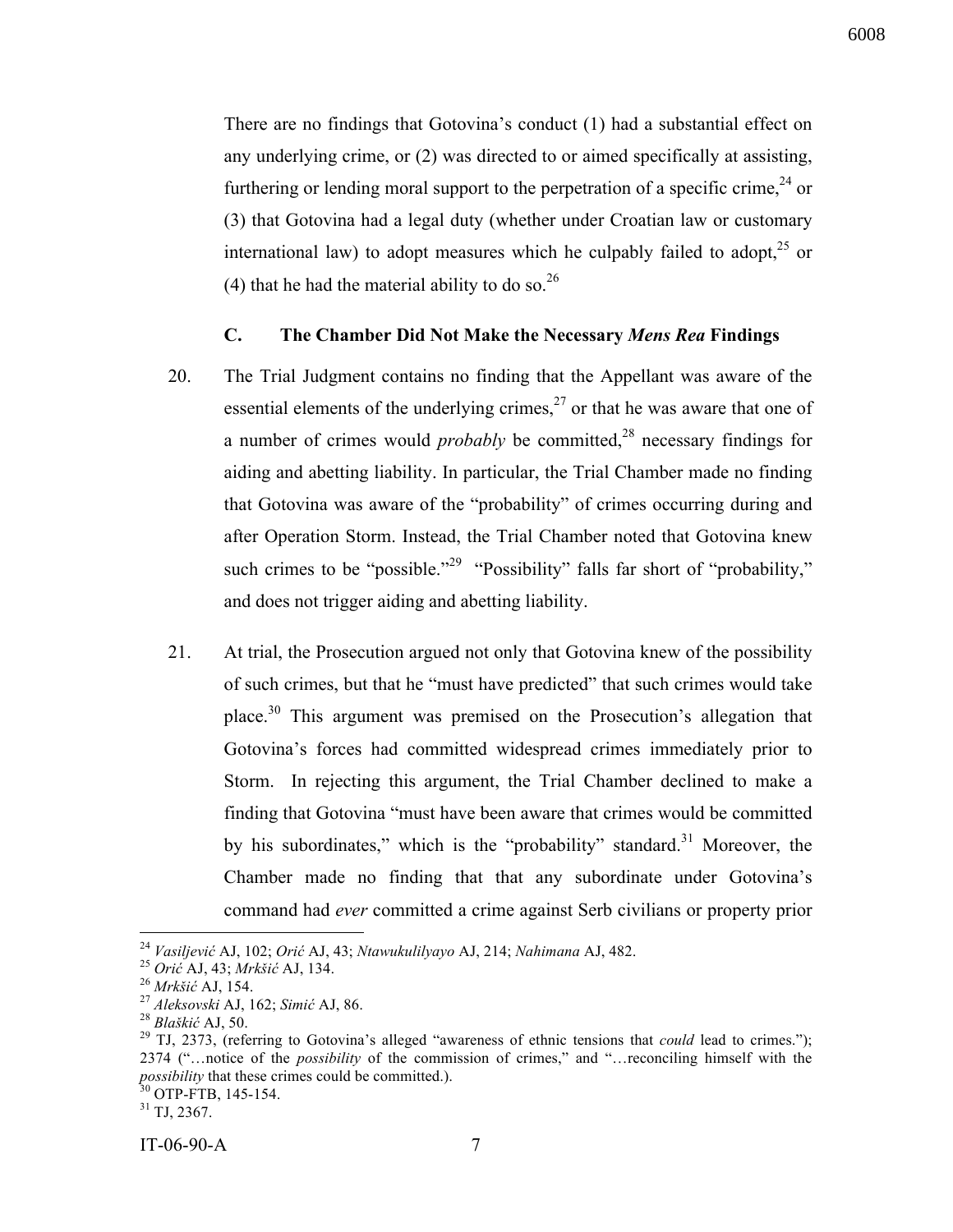to Storm. There was therefore no basis to believe that such crimes would be "probable."

- 22. Finally, there is no trial finding that Appellant knew that his acts would assist any perpetrator in the commission of a crime, $32$  and that he was aware of the persecutory *mens rea* of any (unidentified) perpetrator.<sup>33</sup>
- 23. Accordingly, Gotovina cannot be found liable for aiding and abetting deportations (through post-shelling crimes) and persecutions (deportations).

# **V. GOTOVINA IS NOT LIABLE FOR MURDERS, OTHER INHUMANE ACTS AND CRUEL TREATMENT, DESTRUCTION, PLUNDER OR PERSECUTIONS, AS AN AIDER AND ABETTOR OR UNDER ARTICLE 7(3)**

- 24. The Trial Chamber made no finding that any perpetrator was *de facto* subordinated to Gotovina.<sup>34</sup> A *de jure* position of authority is insufficient for an inference that the *de jure* superior exercised effective control over *de jure* subordinates, $35$  and the Trial Chamber made no finding that Gotovina exercised effective control at the time of any alleged offence. As such a conviction based on Article 7(3) is unsustainable.
- 25. Appellant was not operationally responsible for preventing and punishing crimes by HV personnel in the newly liberated territories of Croatia. The Trial Chamber recognized that while the post-shelling crimes were taking place, Gotovina was in Bosnia conducting combat operations against Bosnian Serb forces.<sup>36</sup> The Trial Judgment contains ample findings that the task of preventing and investigating crimes was carried out by other authorities.<sup>37</sup> General Lausic and his civilian counterpart in the MUP, Moric, headed this

<sup>&</sup>lt;sup>32</sup> Vasiljević AJ, 102.<br><sup>33</sup> Simić AJ, 86*; Krnojelac* AJ, 52*; Aleksovski* AJ, 162.<br><sup>34</sup> On the limited evidential value and relevance of a *de jure* subordination finding, see, *e.g.*, *Čelebići* AJ,

<sup>197</sup> and 306; Nahimana AJ, 787; Kordić TJ, 418.<br><sup>35</sup> E.g. Orić AJ, 91-92, footnotes omitted: *Hadžihasanović* AJ, 20-21; Halilović AJ, 85; Nahimana AJ, 625, 787; *Bagilishema* AJ, 61; *Čelebići* AJ*,* 197-198. <sup>36</sup> TJ, 72,85,1696,2365. <sup>37</sup> TJ, 2100-2203.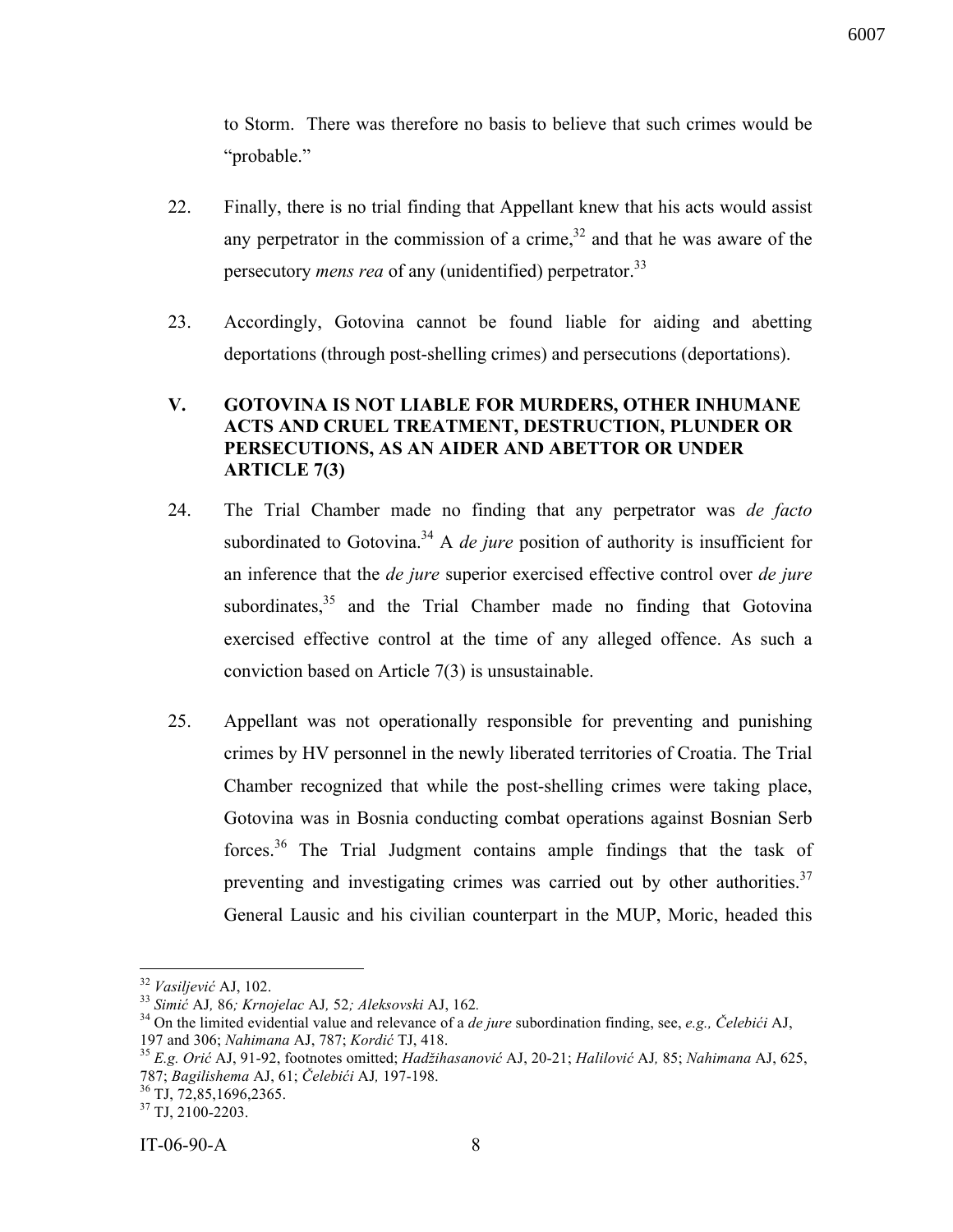security operation.<sup>38</sup> It is in this context that Appellant's alleged "omissions" must be assessed. Under any interpretation of the facts, the Trial Chamber quite simply made insufficient findings for Gotovina to be liable for post shelling crimes as an aider and abettor or under Article 7(3).

#### **A. Gotovina Did Not Aid and Abet Post-Shelling Crimes**

26. As noted, the Trial Chamber rejected the Prosecution's claim that Gotovina had knowledge that post-shelling crimes would "probably" occur.<sup>39</sup> It also made no finding that Gotovina's alleged omissions had a substantial effect on the underlying crimes, or that Gotovina could have made such crimes "substantially less likely."<sup>40</sup> Accordingly, Gotovina cannot be held liable for aiding and abetting post-shelling crimes.

# **1. No Finding that Gotovina Made a Substantial Contribution to Post-Shelling Crimes**

27. The Trial Chamber made no finding that Gotovina made a "substantial contribution" to post-shelling crimes.

# **a. Chamber's Findings on Post-Shelling Crimes are Tainted By the Unlawful Attack Finding**

28. The Prosecution speciously points to the Chamber's finding that Gotovina's alleged omissions "had an impact on the general atmosphere towards crimes," as evidence that Gotovina made a substantial contribution to post-shelling crimes. In context, it is clear that the Chamber's comment was dependent upon its finding that Gotovina had committed an unlawful attack through shelling:

> The Trial Chamber further assessed Gotovina's failures to make a serious effort to prevent and follow-up on crimes reported to have been committed *in light of Gotovina's order to unlawfully attack*

<sup>&</sup>lt;sup>38</sup> TJ, 2145-2146; D1634, pg.2; D1635, pgs.2-3. See also TJ, 2100-2203.<br><sup>39</sup> TJ, 2367.<br><sup>40</sup> See above par 18 and below pars 31 and 35.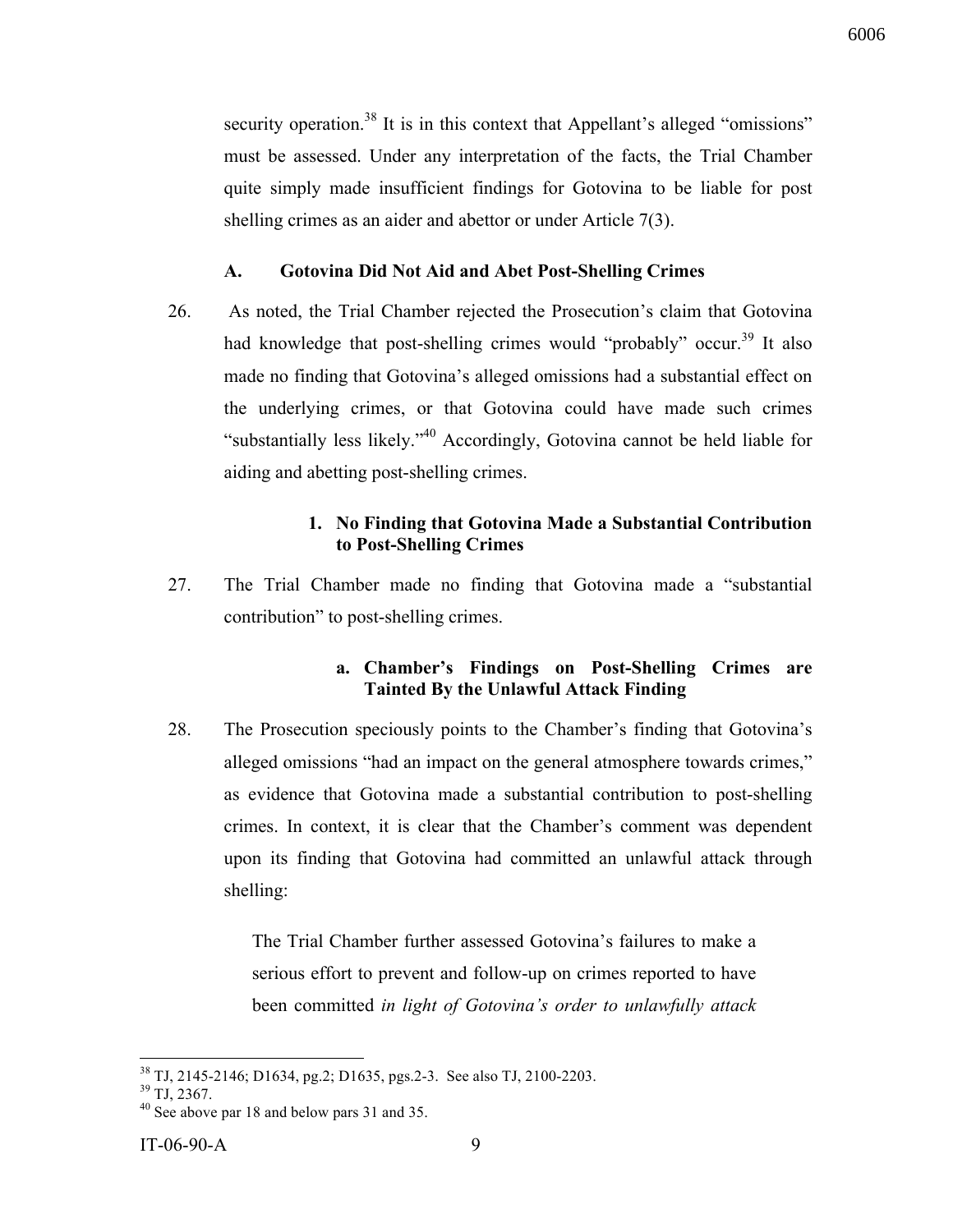*civilians and civilian objects.* The Trial Chamber finds that Gotovina's failures had an impact on the general atmosphere towards crimes in the Split  $MD<sub>1</sub><sup>41</sup>$ 

29. Thereafter, the Trial Chamber reinforced its reliance on its unlawful shelling finding:

> Gotovina ordered his subordinates to engage in unlawful attacks against civilians and civilian objects in Benkovac, Knin, and Obrovac. *By ordering an unlawful attack on civilians and civilian objects, Gotovina signalled his attitude towards crimes and towards Serbs to his subordinates.42*

30. Clearly, the unlawful attack finding taints the subsequent comment on Gotovina's alleged attitude towards post-shelling crimes. If Gotovina is not liable for unlawful artillery attacks, the Appeals Chamber must also strike the Chamber's findings that Gotovina's alleged omissions "had an impact on the general atmosphere towards crimes," because the Trial Chamber expressly made the latter finding contingent upon the former.

# **b. Chamber's Measures Would Not Have Made the Crimes "Substantially Less Likely"**

31. The Chamber's finding that Gotovina's alleged omissions contributed to the "general atmosphere" of crime falls far short of the relevant standard of a "substantial contribution," such that crimes by subordinates would have been "substantially less likely"43 had Gotovina undertaken the *Chamber's Measures* (*i.e.,* make public statements, contact relevant people and reallocate available resources).

<sup>41</sup> TJ, 2370. Emphasis added. <sup>42</sup> TJ, 2371. Emphasis added. <sup>43</sup> *Mrkši<sup>ć</sup>* AJ, 97-100, 156.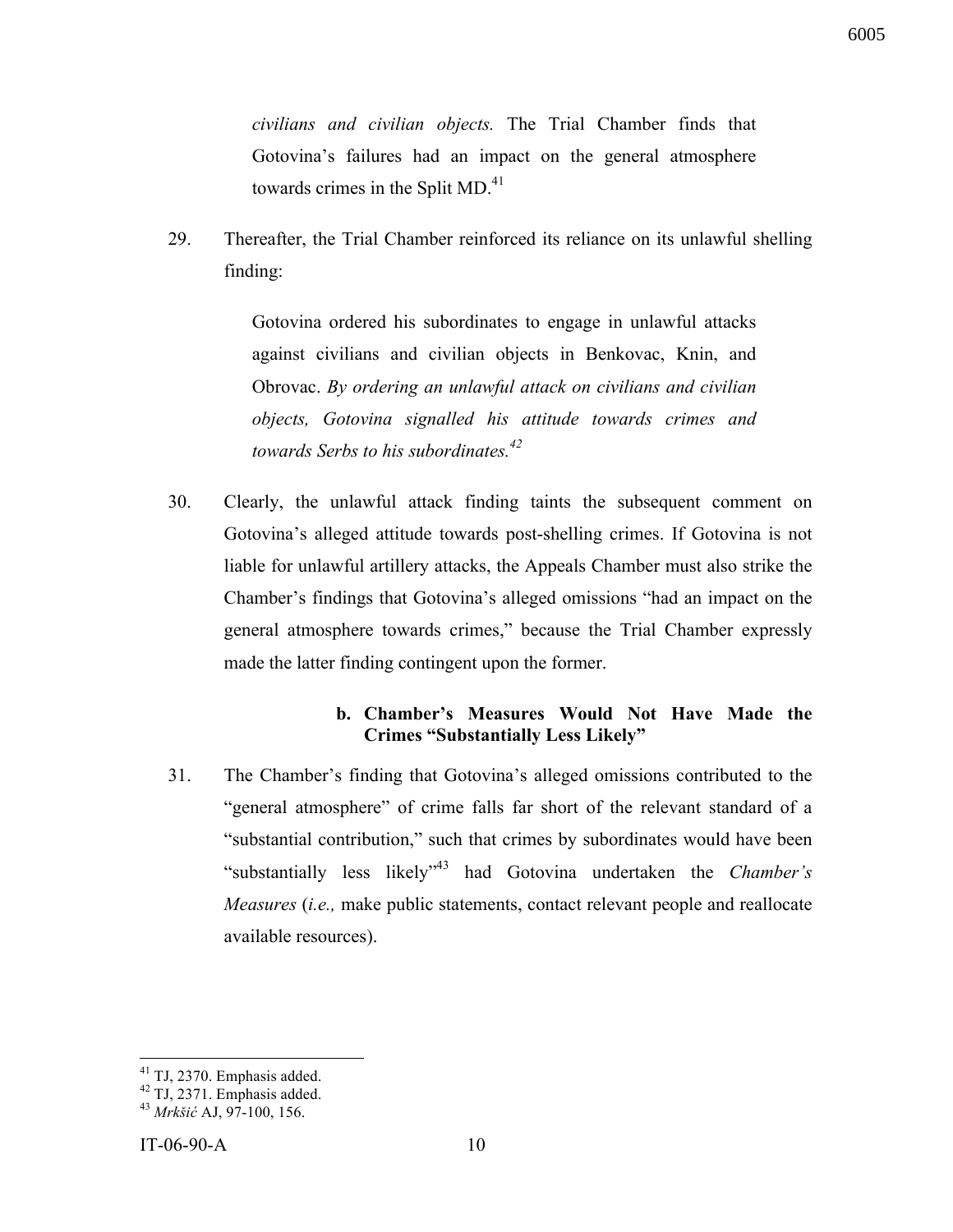- 32. The Prosecution makes no reference to the *Chamber's Measures*, thus tacitly conceding that the *Chamber's Measures* do not meet the requisite *actus reus* of aiding and abetting liability.
- 33. Instead, the Prosecution re-states its failed trial arguments concerning measures Gotovina should have taken to prevent crime. For example, the Prosecution at trial repeatedly argued that because Gotovina took certain measures to prevent crime while an occupational commander in western Bosnia in the Fall of 1995 (such as imposing curfews), he should have imposed the same measures in Croatia.<sup>44</sup> The Appeals Chamber has clearly explained the difference between the powers and responsibilities of a commander occupying foreign territory (as Gotovina was in Bosnia in Fall 1995), and those of a commander on his home soil. $^{45}$
- 34. Now the Prosecution raises new "measures," not part of the Prosecution's case at trial, and suggests that Gotovina should have "restricted HV troops' access to alcohol," restricted "HV troops' off-duty freedom of movement" earlier, and issued "orders addressing spoils of war" earlier.  $46$  These measures were neither proposed at trial, $47$  nor adopted by the Trial Chamber, and Appellant objects to these arguments because they (1) violate his right to fair notice, and (2) lack a basis in the evidentiary record.
- 35. The Prosecution Brief asserts that its new suggested measures "*might have stopped*" post-shelling crimes, *i.e.,* that these measures *possibly* could have prevented these crimes.<sup>48</sup> However, the standard is that the suggested measures would have made the crimes "substantially less likely," *i.e.* the crimes *probably* would not have occurred.<sup>49</sup> The Chamber made no such finding in relation to any underlying crime. Accordingly, even the

<sup>&</sup>lt;sup>44</sup> OTP Brief, 36; OTP-FTB, 208.<br>
<sup>45</sup> Celebići AJ, 258.<br>
<sup>46</sup> OTP Brief, 36.<br>
<sup>47</sup> OTP-FTB, paras 206-208.<br>
<sup>48</sup> OTP Brief, 36.<br>
<sup>49</sup> Orić AJ, 43; *Mrkšić* AJ, 97-100, 156.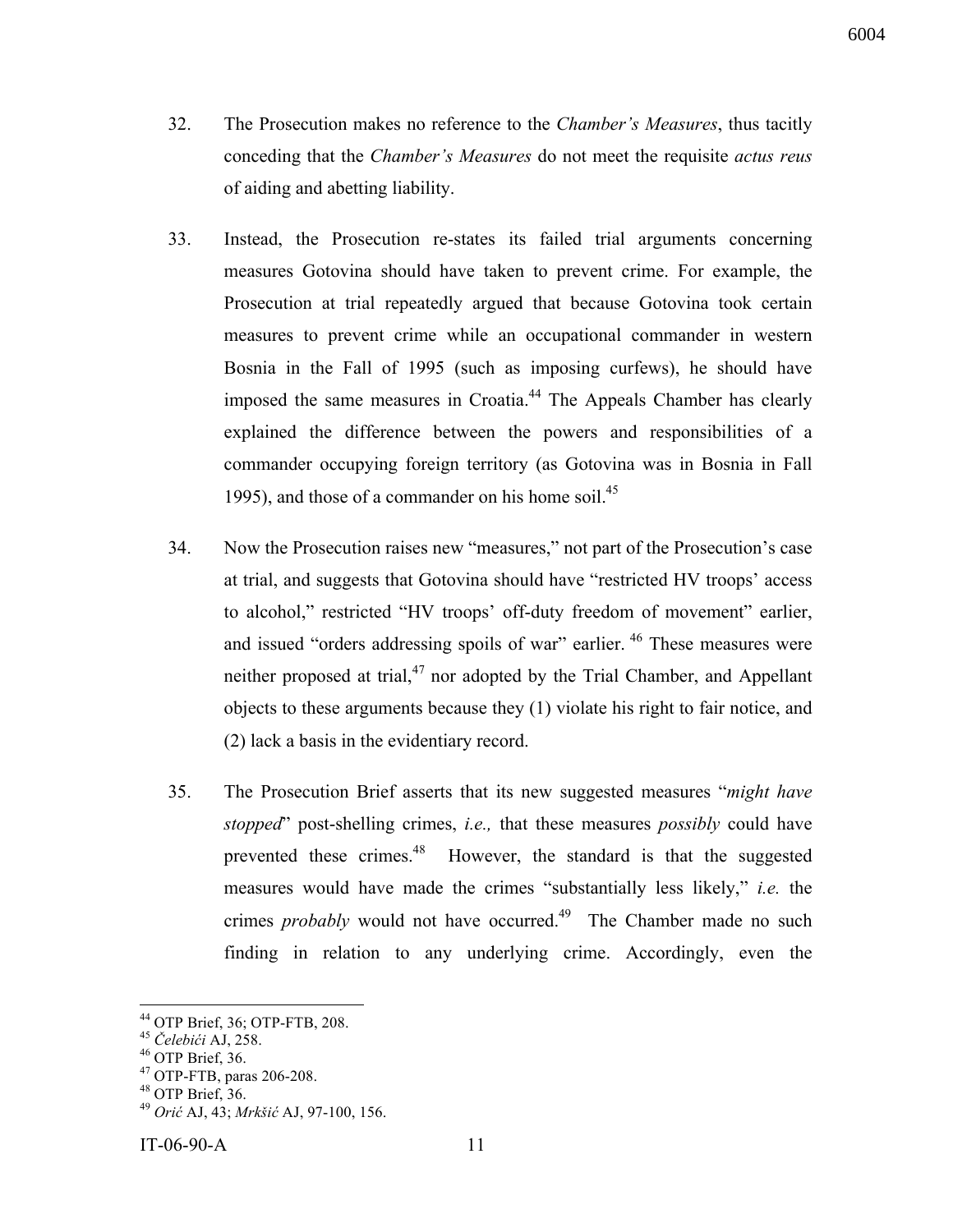Prosecution's new arguments fail to meet the standard for aiding and abetting liability.

- 36. The Prosecution also wrongly asserts that Appellant's supposed failures were found to have had an encouraging effect on the perpetrators.<sup>50</sup> The Chamber found that Gotovina encouraged crime only by issuing an unlawful artillery order. Since that finding has been impugned, the Chamber's entire analysis is tainted. Furthermore, there is no finding that (1) his conduct had "a significant encouraging effect on the principal offender" and on the commission of the underlying crimes,<sup>51</sup> or (2) any of the perpetrators in fact knew of, or were encouraged by, Appellant's supposed failure(s).<sup>52</sup>
- 37. Finally, the Chamber did not make the necessary *mens rea* findings.<sup>53</sup>

# **B. Gotovina is Not Guilty of Post-Shelling Crimes Under Article 7(3)**

- 38. The Trial Chamber did not make at least eight findings necessary for a command responsibility conviction, namely that Appellant:
	- 1) had effective control over any of the perpetrators *at the time of commission of the crimes*, rather than simply the "power to intervene";<sup>54</sup>
	- 2) knew or had reason to know that the underlying crime was "about to be committed,"<sup>55</sup>
	- 3) or had been committed by subordinates;
	- 4) acquiesced to the commission of these crimes;  $56$
	- 5) failed to adopt "necessary and reasonable" measures;

<sup>50</sup> OTP Brief, 35. <sup>51</sup> *E.g. Vasiljevi<sup>ć</sup>* TJ, 70; *Furundžija* TJ, 232; *Tadi<sup>ć</sup>* TJ*,* 689; *Aleksovski* TJ, 64; *Kunarac* TJ, 393; *Krnojelac* TJ, 88; *Kajelijeli* TJ, 769.<br>
<sup>52</sup> See also *Simić* AJ, 130.<br>
<sup>53</sup> Above, pars 16(g), 20, 22.<br>
<sup>54</sup> Krajišnik AJ, 194, 352.<br>
<sup>55</sup> See *e.g. Kordić* TJ, 445; *Hadžihasanović* 98bis, 166.<br>
<sup>56</sup> E.g. The Flick, *Hostage* an

Commission of Experts 1994, par 58. See also *Halilović* TJ, 95; *Strugar* TJ, 439; *Musema* TJ, 131.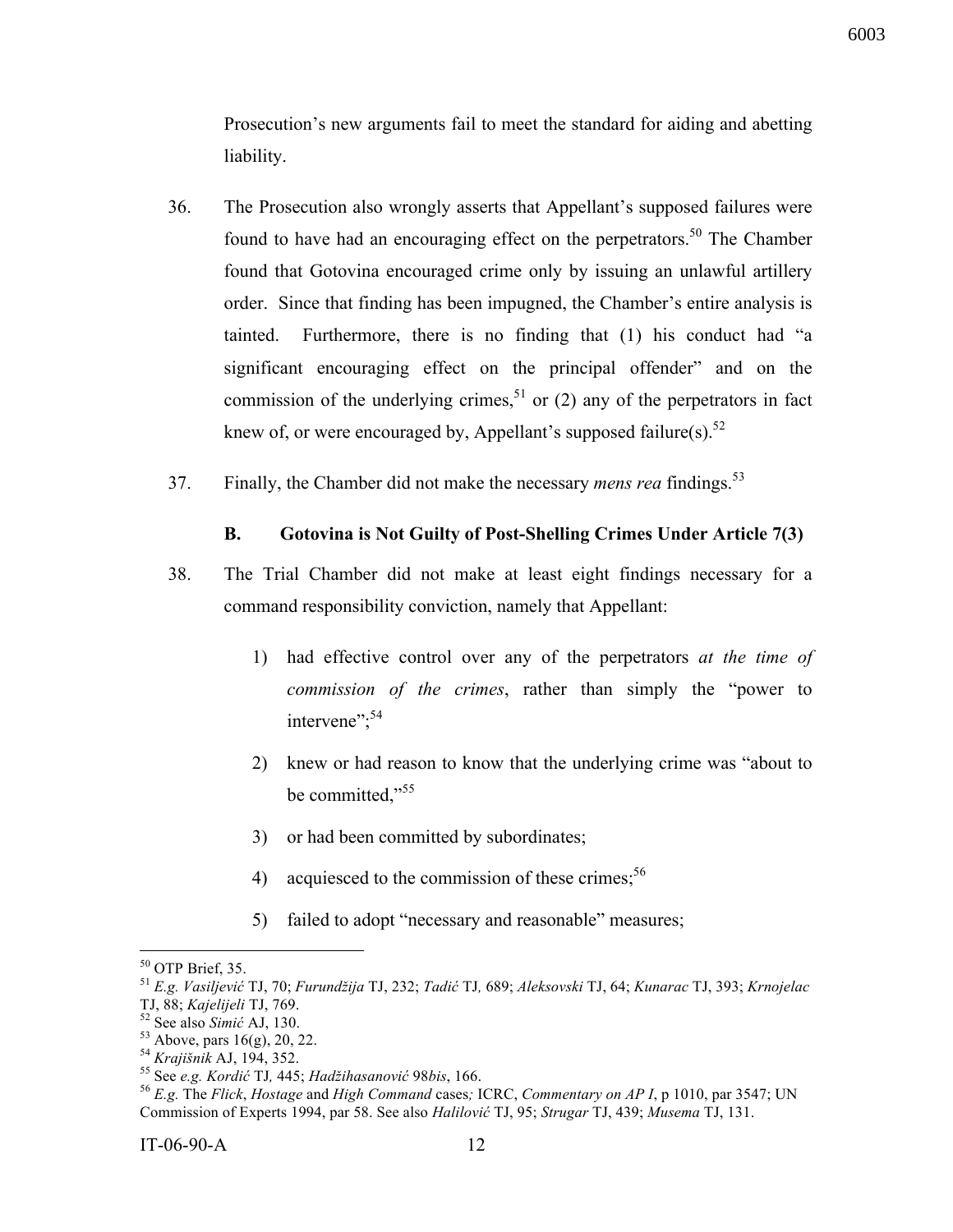- 6) had a legal duty to adopt any of the *Chamber's Measures*; 57
- 7) or the material ability to carry them out; and
- 8) demonstrated a "wanton, immoral disregard of the action of his subordinates amounting to acquiescence."<sup>58</sup>
- 39. Instead, the Trial Chamber made no findings regarding command responsibility.

#### **1. Gotovina Lacked Effective Control Over Perpetrators**

- 40. Effective control over perpetrators of post-shelling crimes was left to General Lausic and the MUP<sup>59</sup> and the Trial Chamber made no finding that Gotovina had effective control over perpetrators. Instead, per *Krajišnik,* the Trial Chamber assessed whether Gotovina had the "power to intervene" even without effective control, thus making him liable under  $JCE<sub>0</sub>$ <sup>60</sup>
- 41. Various findings by the Chamber do suggest that Gotovina did not have effective control over criminal subordinates in Croatia. The Chamber did not find that Gotovina possessed effective control, but rather that he had an "obligation to retain control" while "geographic[ally] absen[t]<sup>[1,161</sup> This suggests that Gotovina did not have effective control, but should have regained such control.
- 42. The Chamber also found that the "link between [Gotovina] as commander and his subordinated soldiers on the ground was *not too tenuous* to consider his JCE liability."62 This "too tenuous" finding demonstrates that the Chamber was assessing whether Gotovina had any link to subordinates, not whether he had effective control.

<sup>&</sup>lt;sup>57</sup> Halilović AJ, 183.<br><sup>58</sup> High Command case, pp 543-544. See also ICRC, Commentary on AP I, p 1012, par 3541.<br><sup>59</sup> TJ, 2145, TJ, 2145-2146; D1634, pg.2; D1635, pgs.2-3. See also TJ, 2100-2203.<br><sup>60</sup> Krajišnik AJ, 194, 3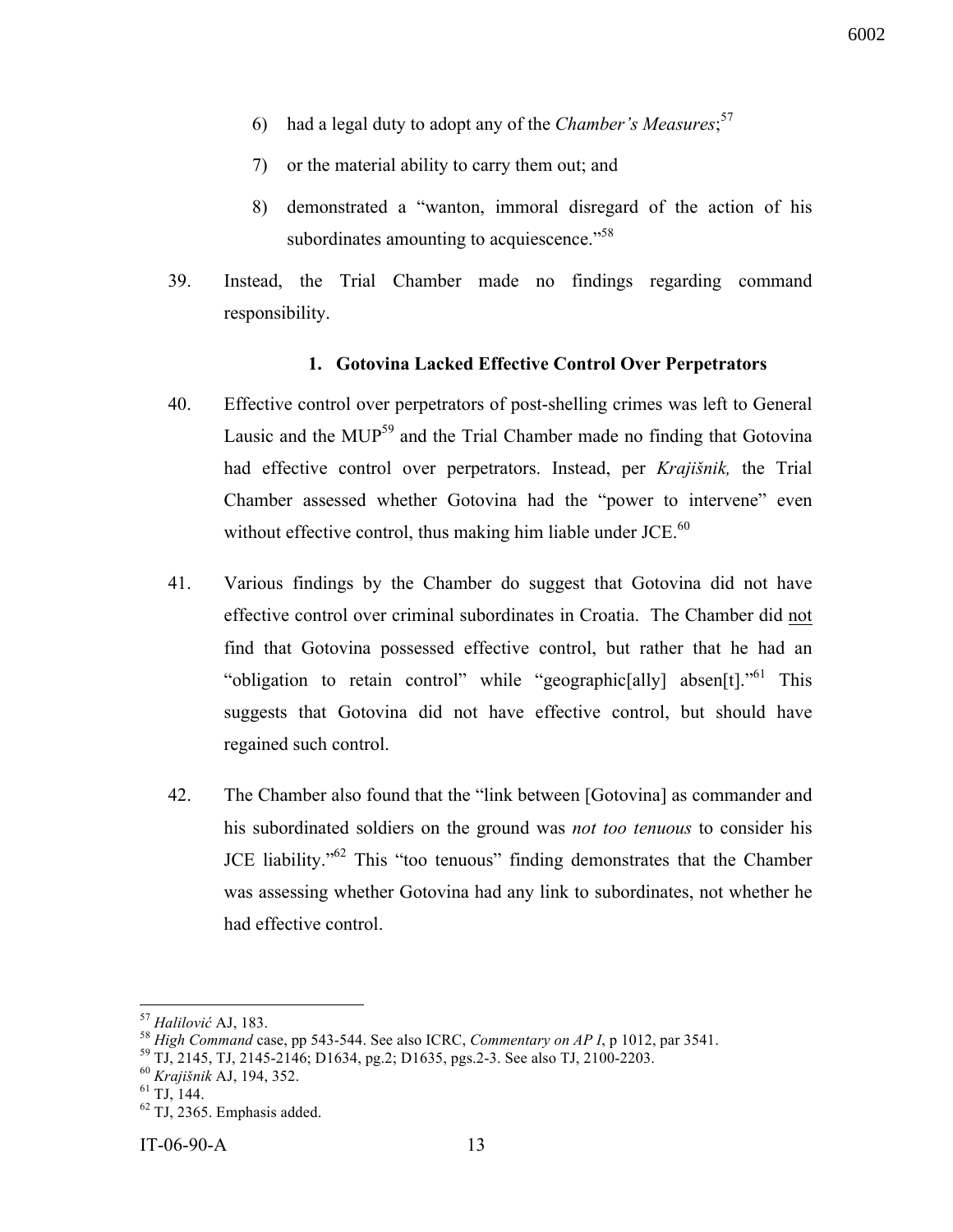- 43. Other findings likewise suggest that the Chamber believed that Gotovina lacked effective control. At trial, Gotovina demonstrated that he lacked effective control because, *inter alia*, his chain of command was not functioning properly and he could not, therefore, control individual perpetrators at least six chain of command levels below him.<sup>63</sup> In accepting this argument, the Chamber found that Gotovina "issued a number of orders [...] between 2 and 18 August 1995 instructing units to prevent crime,<sup>564</sup> vet these orders were not effective.<sup>65</sup> As the Appeals Chamber has made clear, effective control must be demonstrated at every level of command.<sup>66</sup> No such finding was made here.
- 44. Furthermore, in adopting the *Chamber's Measures*, the Chamber acknowledged that Gotovina's chain of command was not functioning. For example, the Chamber faulted Gotovina for not "making public statements." If the Chamber believed that the chain of command was functioning properly, Gotovina could have addressed culpable subordinates through that chain of command. By finding that Gotovina needed to address subordinates through the public media, rather than through his chain of command, the Chamber must have concluded that Gotovina did not have a functioning chain of command needed to exercise effective control over subordinates.
- 45. Next, the Chamber found that Gotovina should have "contact[ed] relevant people and [sought] their assistance." The Chamber identifies no such relevant people, but clearly this must refer to persons either superior in, or outside of, Gotovina's chain of command.<sup>67</sup> The Chamber thus believed that Gotovina lacked effective control because he needed outside assistance.

<sup>&</sup>lt;sup>63</sup> Defence FTB, 626-646. *Orić* AJ, 20.<br><sup>64</sup> TJ, 2364.<br><sup>65</sup> Strugar AJ, 257; Halilović AJ, 207.<br><sup>66</sup> See *Orić* AJ, 39.<br><sup>67</sup> Appellant notes that there is no evidence—and no finding-- that any such relevant person was u the crime problem and needed to be contacted by Gotovina.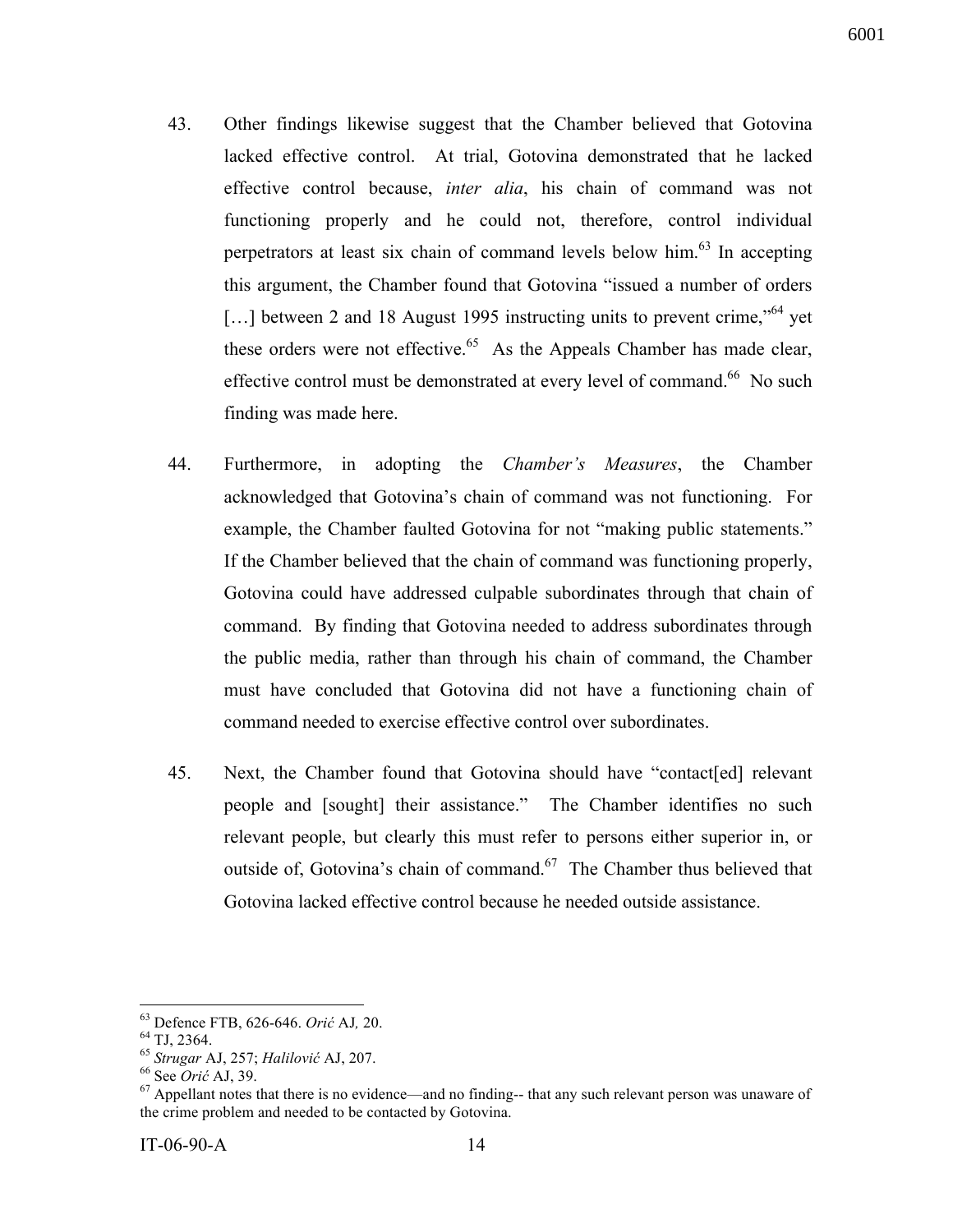- 46. The *Chamber's Measures* assume that Gotovina should have taken steps to "retain control"<sup>68</sup> because he lacked effective control. While the right to intervene (even without effective control) might be sufficient to impose JCE liability, the Appeals Chamber has held that a "right to intervene" is insufficient to impose command responsibility in the absence of effective control.<sup>69</sup>
- 47. The Prosecution acknowledges that the Trial Chamber made no finding on effective control, but attempts to re-litigate this issue *de novo.70* Such a *de novo* review is precluded by *res judicata* and is outside the scope of the 20 July Order, which ordered the Prosecution to focus on the Chamber's findings and not "particular factual issues already addressed in existing briefing."

# **2. No Finding of Knowledge of, and Acquiescence with, the Underlying Crimes**

- 48. The Chamber found that Gotovina "was informed by international observers ... about the occurrence and magnitude of crimes…committed in the area of the Split MD...".<sup>71</sup> However, the Chamber made no finding that Gotovina knew *his subordinates* had committed the crimes identified in the Judgement (listed in the Annex to the Prosecution Brief). On the contrary, Gotovina denied to Forand any knowledge that his troops had been involved in crimes, and the Chamber rejected the Prosecution's claim that Gotovina's denial was in bad faith. $72$
- 49. To be liable under Article 7(3), the Trial Chamber was required to find that Gotovina knew or had reason to know that a culpable subordinate was about to, or had engaged in, one of the crimes found to have been committed by the

<sup>&</sup>lt;sup>68</sup> TJ, 144.<br><sup>69</sup> *Halilović* AJ, 212.<br><sup>70</sup> OTP Brief, 41-43.<br><sup>71</sup> TJ, 2363.<br><sup>72</sup> TJ, 2366.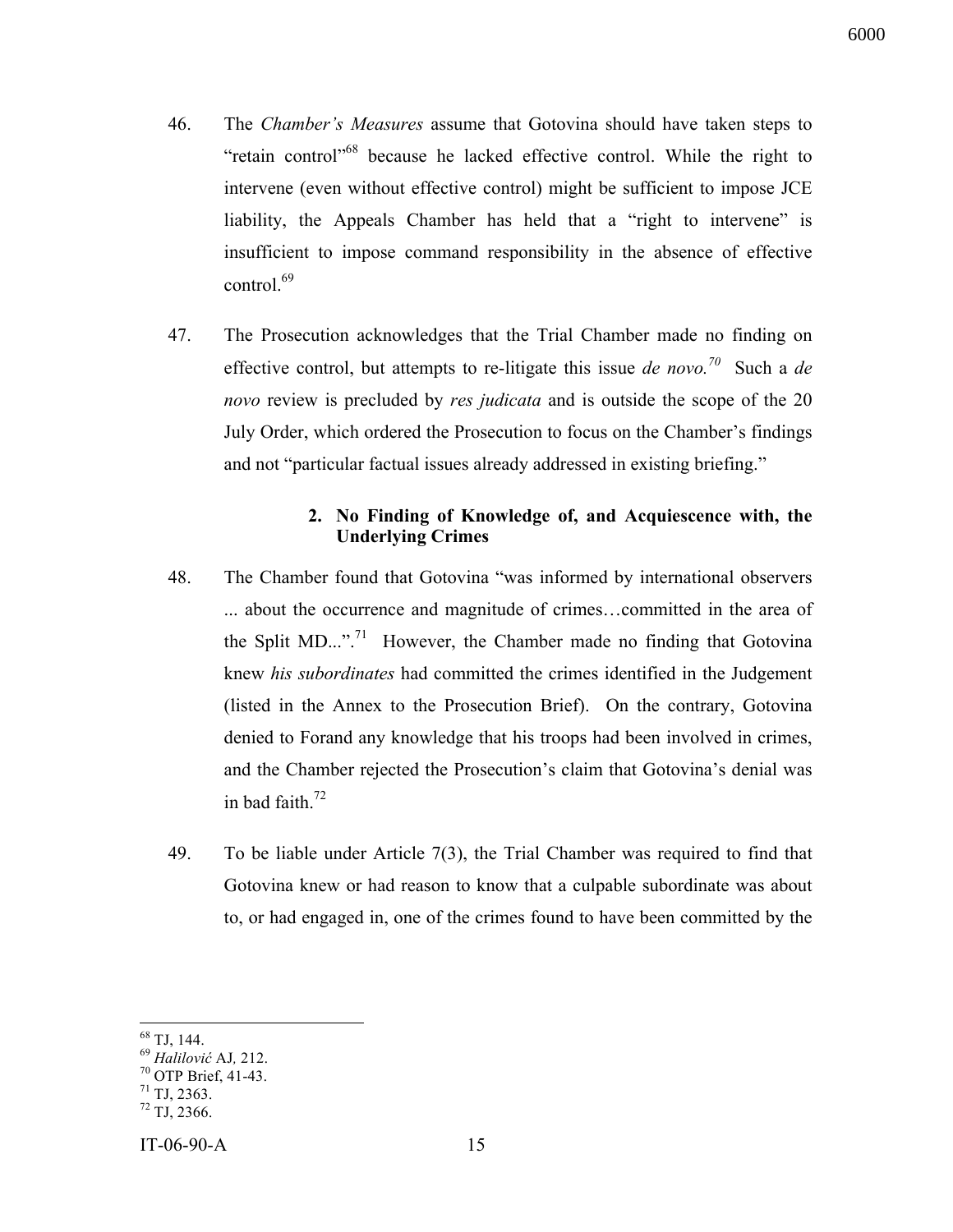Chamber.<sup>73</sup> The Chamber made no such finding with respect to any of the individual criminal incidents.

- 50. Furthermore, under customary law, a commander's deliberate failure to act must be akin to his acquiescence or approval with the crimes of his subordinates.<sup>74</sup> Again no such finding was made. Instead, with the Trial Chamber's finding that there was no agreement and no shared approval for non-core crimes, $<sup>75</sup>$  there can be no finding that Gotovina acquiesced in</sup> relation to these crimes.
- 51. Accordingly, in the absence of such findings Gotovina cannot be held liable under Article 7(3).

#### **3. Gotovina Did Not Fail to Take Necessary and Reasonable Measures**

- 52. The Trial Chamber made no finding that Gotovina failed to take necessary and reasonable measures to prevent or punish crime. Instead, the Chamber assessed whether Gotovina had the "power to intervene," not whether he had taken "necessary and reasonable measures" for purposes of Article 7(3).
- 53. Whether Gotovina took "necessary measures" required the Chamber to establish that, as a *de jure* officer, he had a legal authority to adopt a particular measure,<sup>76</sup> that with this material ability he culpably and willfully failed to do so,<sup>77</sup> and thus failed to "genuinely try" to prevent or punish crimes.<sup>78</sup> The Chamber's conclusions on the genuineness of Gotovina's efforts is tied to its finding that Gotovina ordered an unlawful artillery attack.<sup>79</sup> Accordingly, if the Appeals Chamber reverses the unlawful attack finding, it must also

<sup>73</sup> *Ori<sup>ć</sup>* AJ*,* 60. <sup>74</sup> See references above, in footnote 58. 75 TJ, 2313, 2321. <sup>76</sup> *E.g. Halilovi<sup>ć</sup>* AJ,183.

<sup>77</sup> Regarding the necessary volitional element of that doctrine, see *Bagilishema* AJ, 35; *Hostage*, p. 1261; High Command, p. 543; ICRC, *Commentary on AP I*, par 3541; *Blaškić* AJ, 41.<br><sup>78</sup> *Orić* AJ, 177; *Halilović* AJ, para.63; *Popović* TJ, para.1043.<br><sup>79</sup> See above pars 28-30.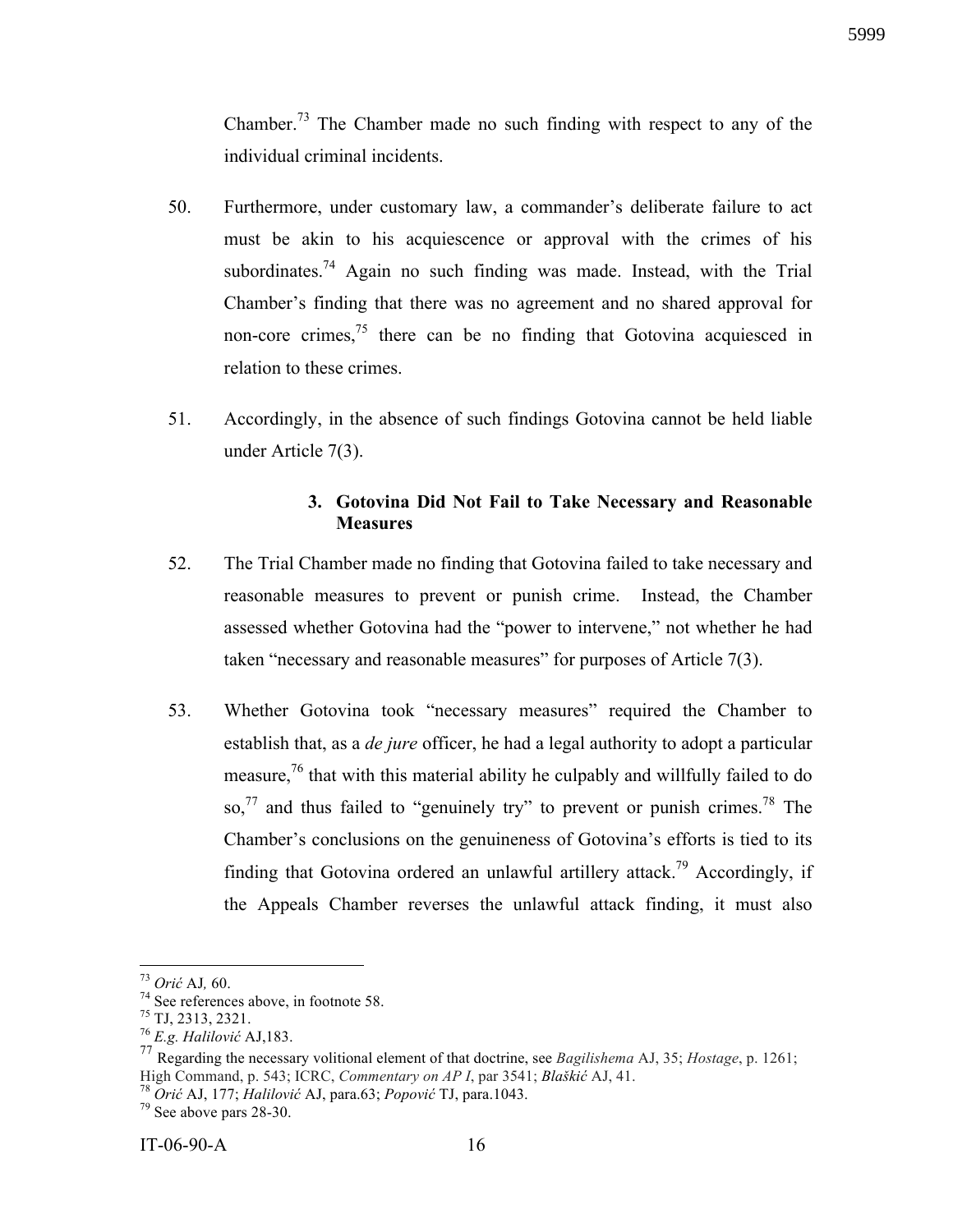overturn the Chamber's finding on the genuineness of Gotovina's numerous efforts to prevent and punish crime. $80$ 

- 54. The Trial Judgment contains no finding that Gotovina's actions did not meet the "necessary and reasonable" standard of Article 7(3). "Reasonable measures" are those that "*reasonably* fall within the *material* powers of the superior."<sup>81</sup> The Chamber faulted Gotovina for having failed to intervene in Lausic's VP work for purposes of JCE liability, $82$  but made no finding that Gotovina's alleged right to intervene fell within his material powers*.* Instead, it found that such intervention was not *excluded* from Gotovina's authority.<sup>83</sup> The Chamber did not find that Gotovina had a *duty* to issue orders to the VP, particularly where the Chamber noted Lausic was in command of the VP for crime investigation and processing.<sup>84</sup> Accordingly, the Chamber made no finding that intervention into the VP's work was a "reasonable measure" that Gotovina could have taken. Per *Halilović,* Gotovina cannot be liable for failing to intervene where he had no operational duty to act. $85$
- 55. The *Chamber's Measures* only addressed the issue of Gotovina's alleged power to intervene, not whether he took necessary and reasonable measures.<sup>86</sup> Moreover, the evidence in the record was overwhelming that he took all necessary and reasonable measures.<sup>87</sup>
- 56. Finally, the Chamber concluded that there was no policy of non-investigation of crimes on the part of the competent Croatian authorities.<sup>88</sup> Instead, the Trial Chamber noted that the VP, MUP and civilian authorities had processed hundreds of HV soldiers for post-shelling crimes, including murder, looting

<sup>&</sup>lt;sup>80</sup> See Appellant's Brief, 297-299.<br>
<sup>81</sup> *Orić* AJ, 177; *Halilović* AJ, 63; *Popović* TJ, 1043.<br>
<sup>82</sup> TJ, 146, 2365.<br>
<sup>83</sup> TJ, 146.<br>
<sup>84</sup> TJ, 2145-2146; D1634, pg.2; D1635, pgs.2-3. See also TJ, 2100-2203.<br>
<sup>85</sup> *Halil*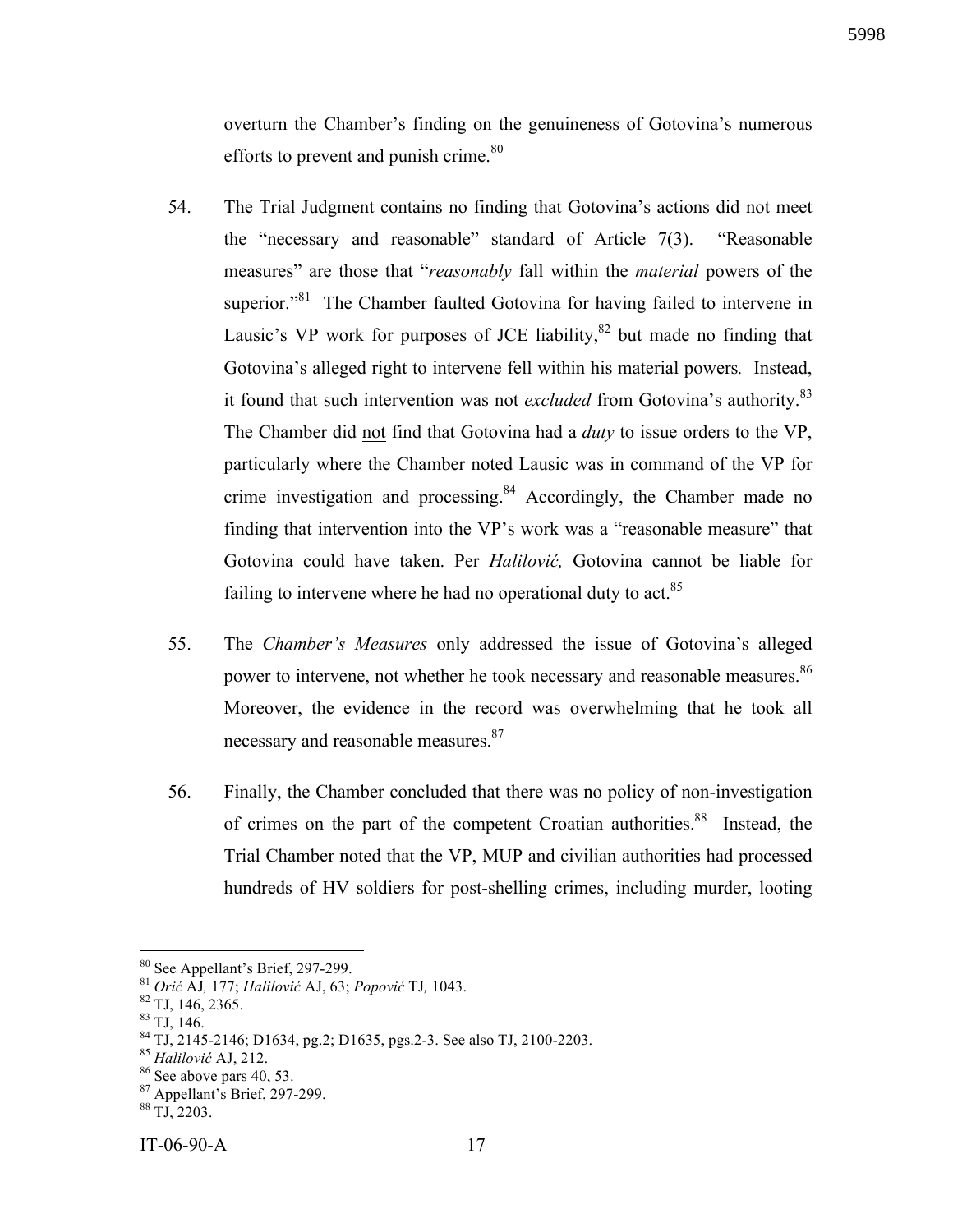and destruction of property.<sup>89</sup> There is no finding that Gotovina was made aware of a serious failure on the part of these competent authorities to adequately investigate crimes.<sup>90</sup> He was therefore entitled to assume that the investigations and prosecutions were being properly handled. Per *Boskoski*,<sup>91</sup> the fact that other measures could have been taken is not sufficient to trigger an accused's responsibility if he knew that the competent authorities had been notified and investigations were being conducted.

57. For all these reasons, a command responsibility case may not be built out of the Chamber's JCE findings.

# **VI. CONCLUSION**

- 58. The Trial Chamber made none of the findings necessary to convict Appellant for aiding and abetting or command responsibility. If the Appeals Chamber finds that Gotovina was not JCE member and not liable for unlawful artillery attacks, it should overturn his conviction and enter a Judgement of not guilty on all counts.
- 59. If the Appeals Chamber were to consider that it has jurisdiction to consider Gotovina's responsibility under these modes of liability, it should grant leave to the Appellant to be heard orally in relation to these alternative modes of liability.

<sup>&</sup>lt;sup>89</sup> TJ, 2193-2197. The Chamber found that obstacles encountered in August 1995 could reasonably explain any deficiencies in the work of the VP, and that it could not find the existence of a policy of noninvestigation of crimes. TJ, 2203.

<sup>&</sup>lt;sup>90</sup> *Boškoski* AJ, 234-235, 260 et seq.<br><sup>91</sup>*Ibid*.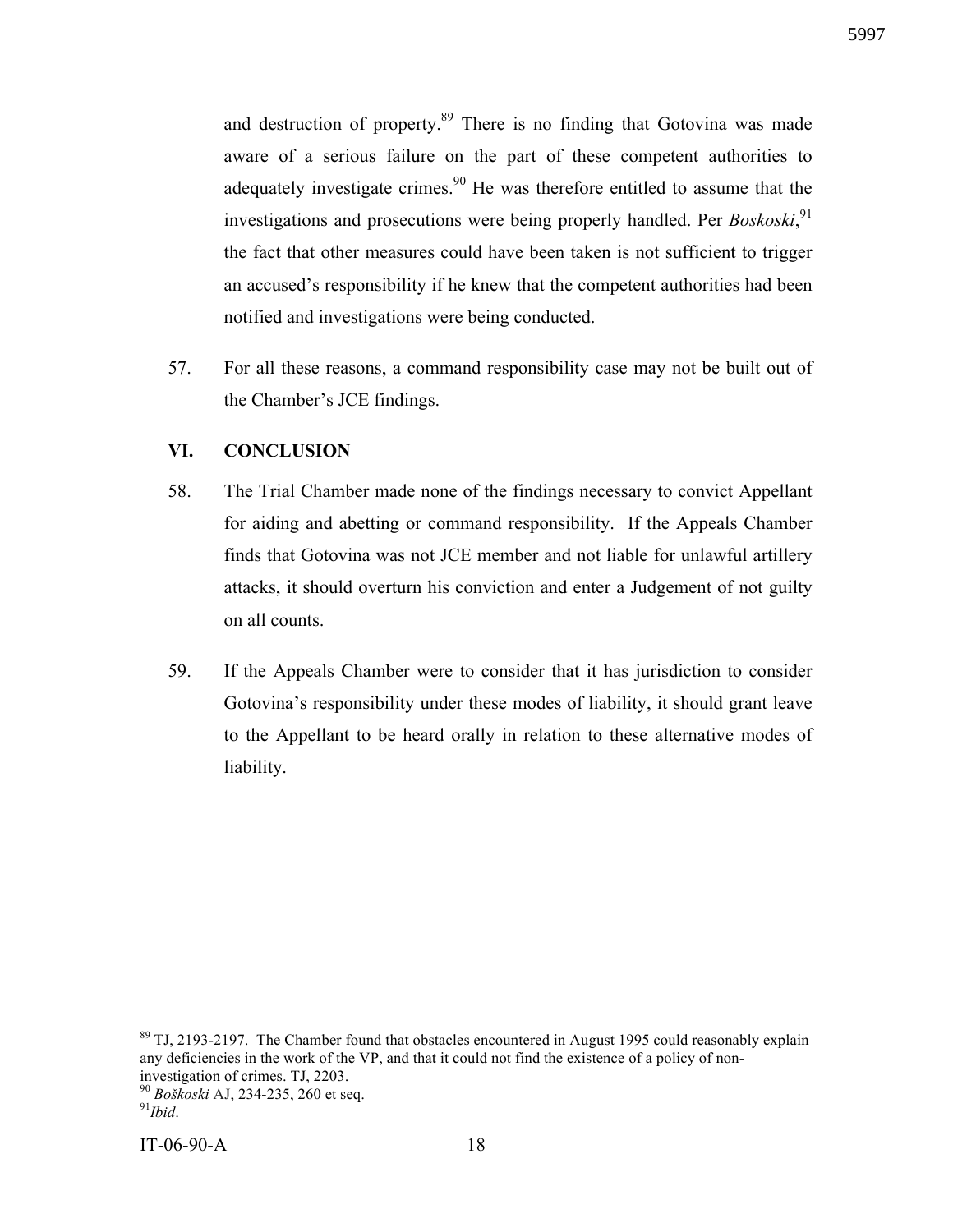Word Count: 4977

Dated: 31 August 2012

Respectfully submitted, Luka S. Misetic, Esq.

tehor Gregory W. Kehoe

.<br>'LN 4

Payam Akhavan Guénaël Mettraux Defence Counsel for Ante Gotovina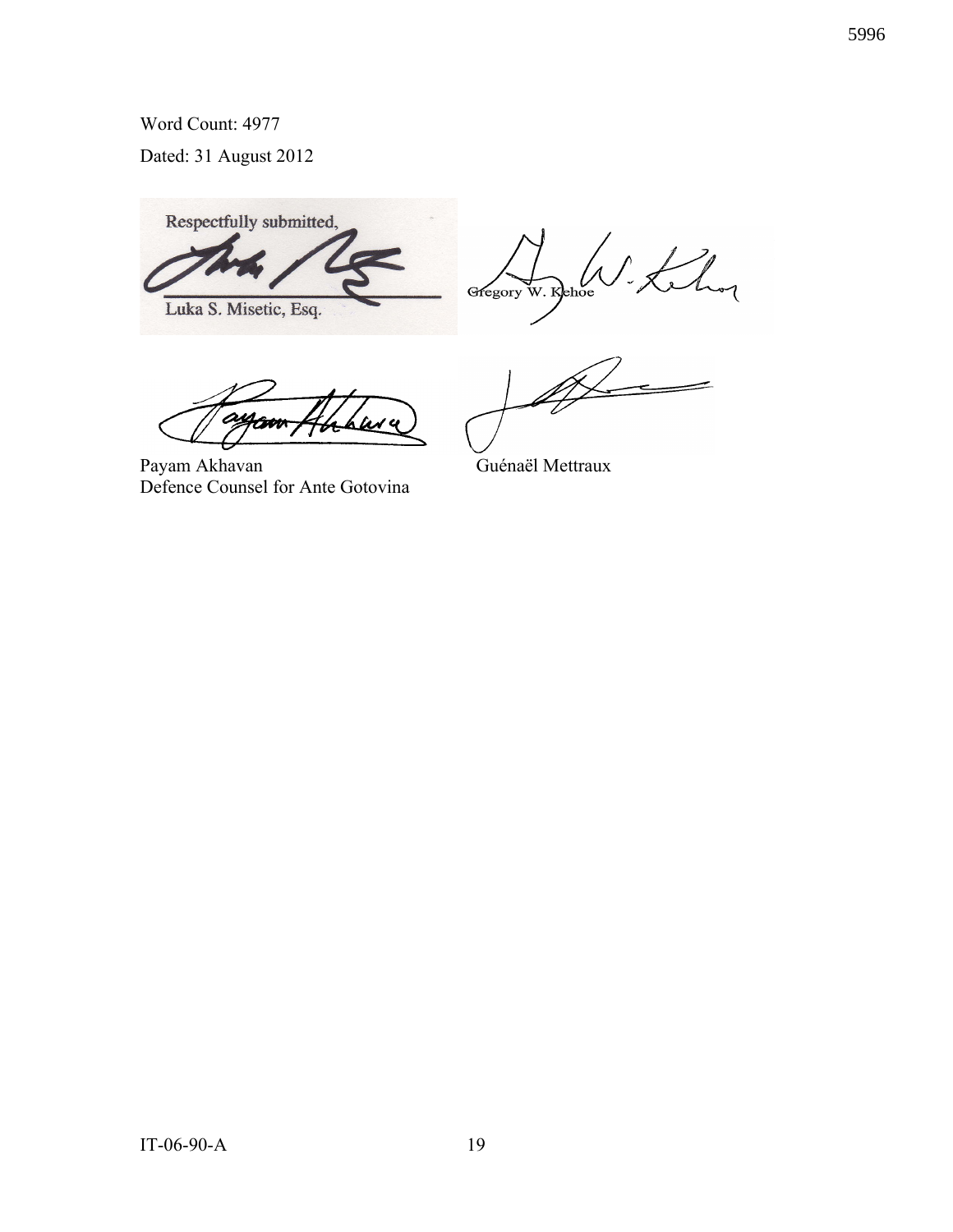# **GLOSSARY**

# *Abbreviations*

| <b>Abbreviation Used</b>        | <b>Full Citation</b>                                                                                                                                                                                                                              |
|---------------------------------|---------------------------------------------------------------------------------------------------------------------------------------------------------------------------------------------------------------------------------------------------|
| AJ                              | Appeals Judgement                                                                                                                                                                                                                                 |
| <b>FTB</b>                      | <b>Final Trial Brief</b>                                                                                                                                                                                                                          |
| <b>ICCPR</b>                    | International Covenant on Civil and<br><b>Political Rights</b>                                                                                                                                                                                    |
| Gotovina Motion on Jurisdiction | Prosecutor v. Gotovina et al., IT-06-90-A,<br>Ante Gotovina's Motion Challenging the<br>Appeals Chamber's Jurisdiction to<br>Consider Alternate Modes of Liability, or in<br>the Alternative for Finding of Prosecution<br>Waiver, 10 August 2012 |
| 20 July Order                   | Prosecutor v. Gotovina et al., IT-06-90-A,<br>Order for Additional Briefing, 20 July 2012                                                                                                                                                         |
| Gotovina Supplemental Brief     | Prosecutor v. Gotovina et al., IT-06-90-A,<br>Ante Gotovina's Supplemental Brief<br>Pursuant to the Oral Order of the Appeals<br>Chamber of 14 May 2012, 17 May 2012                                                                              |
| <i>Appellant's Brief</i>        | Prosecutor v. Gotovina et al., IT-06-90-A,<br>Appellant's Brief of Ante Gotovina, Public,<br>1 August 2011                                                                                                                                        |
| <b>OTP</b>                      | Office of the Prosecutor                                                                                                                                                                                                                          |
| OTP Brief                       | Prosecutor v. Gotovina et al., IT-06-90-A,<br>Prosecution Supplemental Brief on<br>Alternative Modes of Liability for Ante<br>Gotovina, 10 August 2012                                                                                            |
| <b>PTB</b>                      | Pre-Trial Brief                                                                                                                                                                                                                                   |
| TJ                              | Trial Judgement                                                                                                                                                                                                                                   |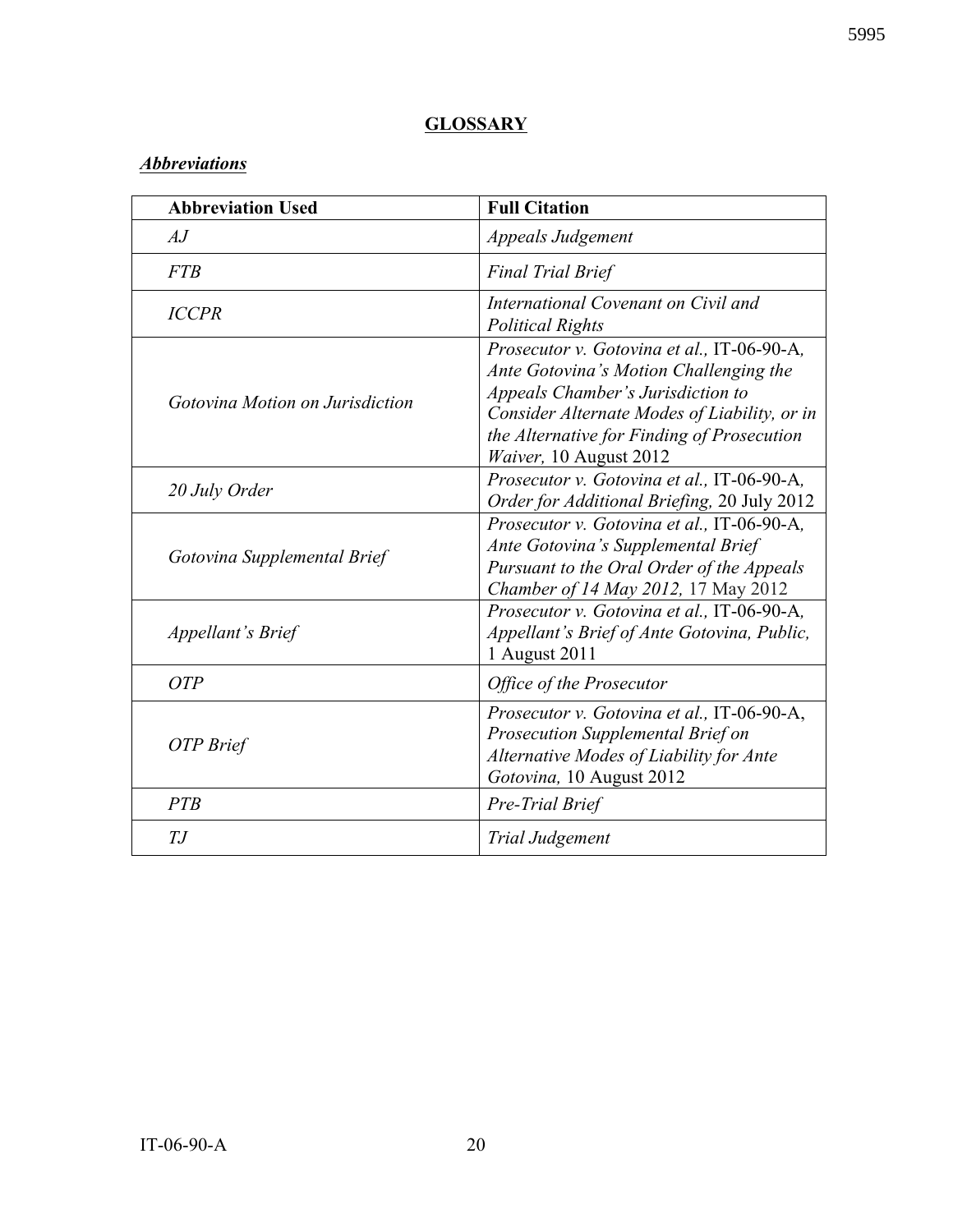# *ICTY Authorities Cited*

| <b>Abbreviation Used</b> | <b>Full Citation</b>                       |
|--------------------------|--------------------------------------------|
| Aleksovski AJ            | Prosecutor v. Zlatko Aleksovski, IT-       |
|                          | 95-14/1-A, Judgment, 24 March 2000.        |
| Aleksovski TJ            | Prosecutor v. Zlatko Aleksovski, IT-       |
|                          | 95-14/1-T, Judgment, 25 June 1999.         |
| Blaškić AJ               | Prosecutor v. Tihomir Blaškić, IT-95-14-A, |
|                          | Judgement, 29 July 2004.                   |
| Boškoski AJ              | Prosecutor v. Ljube Boškoski & Johan       |
|                          | Tarčulovski, IT-04-82-A, 19 May 2010.      |
| Čelebići AJ              | Prosecutor v. Delalić et al., IT-96-21-A,  |
|                          | Judgement, 20 February 2001.               |
| Furundžija TJ            | Prosecutor v. Anto Furundžija, IT-95-17/1- |
|                          | T, Judgment, 10 December 1998.             |
| Hadžihasanović AJ        | Prosecutor v. Hadžihasanović and Kubura,   |
|                          | IT-01-47-A, Judgement, 22 April 2008.      |
| Hadžihasanović 98bis     | Prosecutor v. Hadžihasanović and Kubura,   |
|                          | IT-01-47-T, Decision on Motions for        |
|                          | Acquittal Pursuant to Rule 98bis of the    |
|                          | Rules of Procedure and Evidence, 27        |
|                          | September 2004.                            |
| Halilović AJ             | Prosecutor v. Sefer Halilović, IT-01-      |
|                          | 48-A, Judgment, 16 October 2007.           |
| Halilović TJ             | Prosecutor v. Sefer Halilović, IT-01-      |
|                          | 48-T, Judgment, 16 November 2005.          |
| Kordić TJ                | Prosecutor v. Dario Kordić and Mario       |
|                          | Čerkez, IT-95-14/2-T, Judgment, 26         |
|                          | February 2001.                             |
| Krajišnik AJ             | Prosecutor v. Momčilo Krajišnik, IT-00-    |
|                          | 39-A, Judgement, 17 March 2009.            |
| Krnojelac AJ             | Prosecutor v. Milorad Krnojelac, IT-       |
|                          | 97-25-A, Judgement, 17 September 2003.     |
| Krnojelac TJ             | Prosecutor v. Milorad Krnojelac, IT-97-    |
|                          | 25-T, Judgment, 15 March 2002.             |
| Kunarac TJ               | Prosecutor v. Dragoljub Kunarac,           |
|                          | Radomir Kovač and Zoran Vuković            |
|                          | ("Foča"), IT-96-23&23/1-T, Judgment, 22    |
|                          | February 2001.                             |
| Kupreškić AJ             | Prosecutor v. Zoran Kupreškić, Mirjan      |
|                          | Kupreškić, Vlatko Kupreškić, Drago         |
|                          | Josipović, Vladimir Santić, IT-95-16-A,    |
|                          | Judgement, 23 October 2001                 |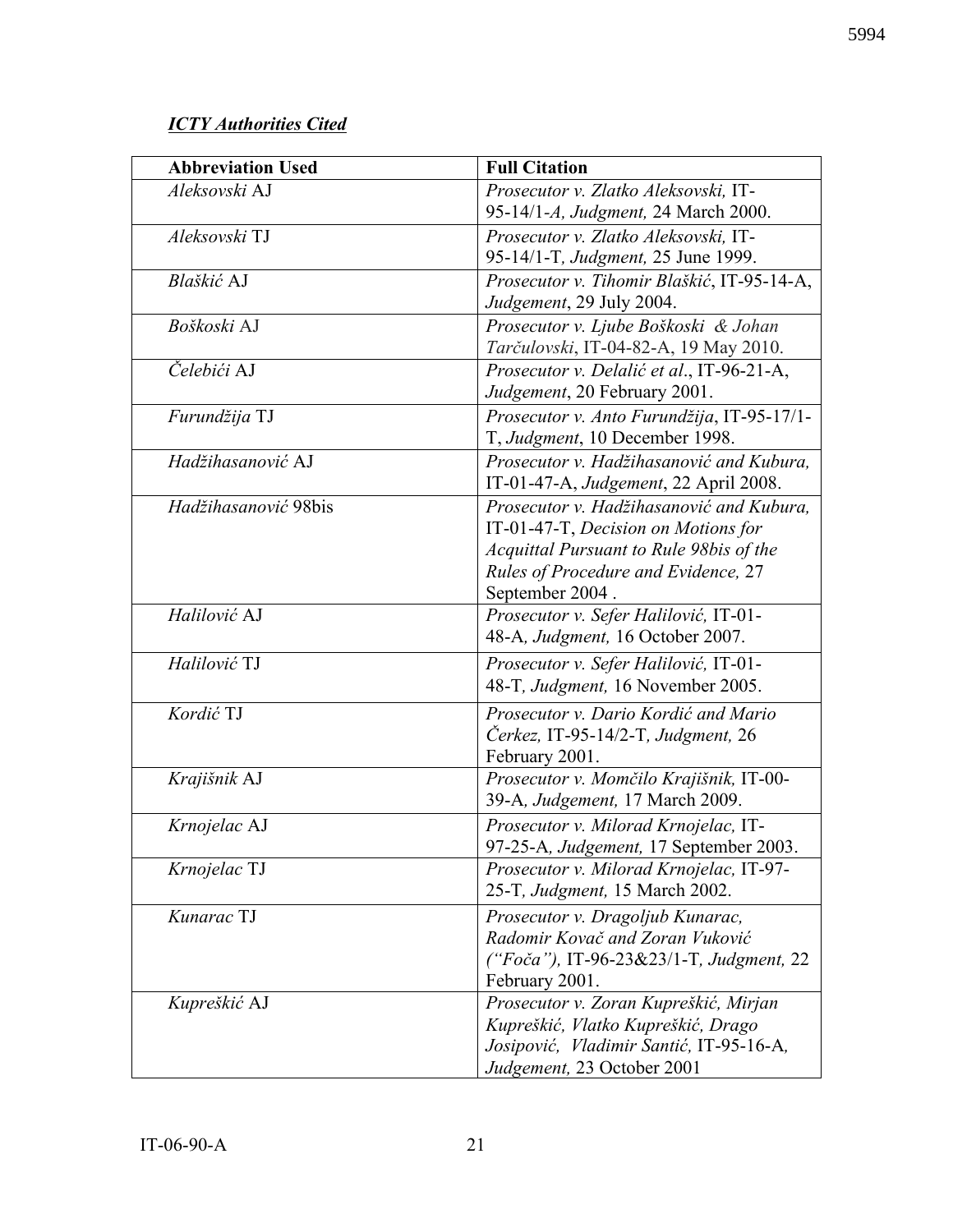| Mrkšić AJ            | Prosecutor v. Mile Mrkšić & Veselin         |
|----------------------|---------------------------------------------|
|                      | $\dot{S}$ ljivančanin, IT-95-13/1-A,        |
|                      | Judgment, 5 May 2009.                       |
| Orić AJ              | Prosecutor v. Naser Orić, IT-03-68-A,       |
|                      | Judgement, 3 July 2008.                     |
| Popović TJ           | Prosecutor v. Vujadin Popović et al., IT-   |
|                      | 05-88-T, Judgement, 10 June 2010.           |
| Simić AJ             | Prosecutor v. Blagoje Simić, IT-95-9-A,     |
|                      | Judgement, 28 November 2006.                |
| <i>Strugar</i> AJ    | Prosecutor v. Pavle Strugar, IT-01-42-A,    |
|                      | Judgement, 17 July 2008.                    |
| Strugar TJ           | Prosecutor v. Pavle Strugar, IT-01-42-T,    |
|                      | Judgement, 31 January 2005.                 |
| Tadić TJ             | Prosecutor v. Duško Tadić, IT-94-1-T,       |
|                      | Judgment, 7 May 1997.                       |
| <i>Vasiljević</i> AJ | Prosecutor v. Mitar Vasiljević, IT-98-32-   |
|                      | A, Judgement, 25 February 2004.             |
| <i>Vasiljević</i> TJ | Prosecutor v. Mitar Vasiljević, IT-98-32-T, |
|                      | 29 November 2002.                           |

# *ICTR Authorities Cited*

| <b>Abbreviation Used</b> | <b>Full Citation</b>                                                                                                          |
|--------------------------|-------------------------------------------------------------------------------------------------------------------------------|
| Bagilishema AJ           | Prosecutor v. Ignance Bagilishema. ICTR-<br>95-1A-A, Appeal Judgement, 3 July<br>2002.                                        |
| Kajelijeli TJ            | Prosecutor v. Juvénal Kajelijeli, ICTR-98-<br>44A-T, Judgement, 1 December 2003.                                              |
| Musema TJ                | Prosecutor v. Alfred Musema, ICTR-96-<br>13-T, <i>Judgement</i> , 27 January 2000.                                            |
| Nahimana AJ              | Prosecutor v. Ferdinand Nahimana,<br>JeanBosco Barayagwiza, and Hassan<br>Ngeze, ICTR-99-52-A, Judgment,<br>28 November 2007. |
| Ntagerura AJ             | Prosecutor v. André Ntagerura, Emmanuel<br>Bagambiki and Samuel Imanishimwe,<br>ICTR-99-46-A, Judgement, 7 July 2006.         |
| Ntawukulilyayo AJ        | Prosecutor v. Dominique Ntawukulilyayo,<br>ICTR-05-82-A, 14 December 2011.                                                    |